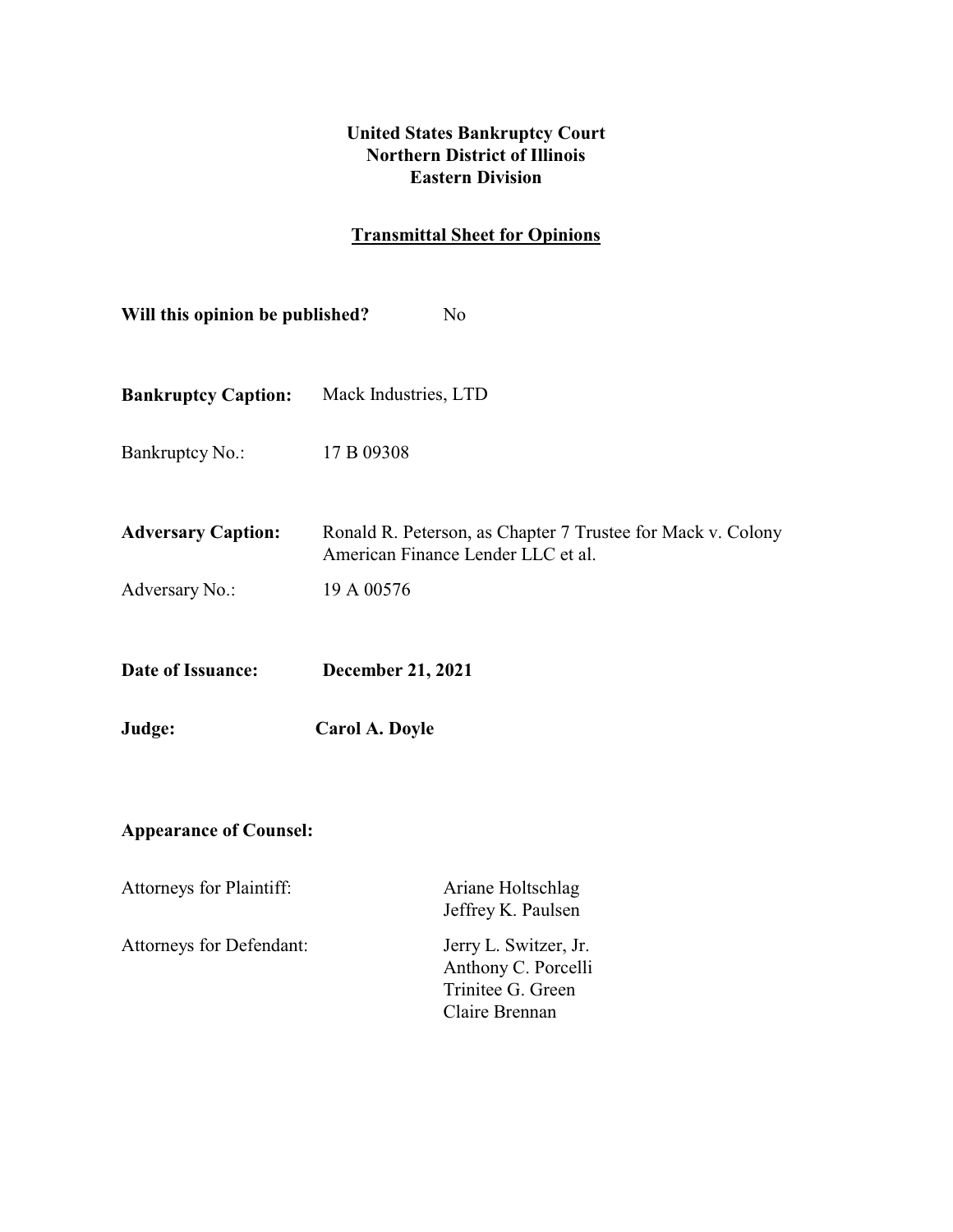### **UNITED STATES BANKRUPTCY COURT NORTHERN DISTRICT OF ILLINOIS EASTERN DIVISION**

| In re:                           |  | Chapter 7              |
|----------------------------------|--|------------------------|
| Mack Industries, Ltd., et. al.,  |  |                        |
|                                  |  | No. 17 B 09308         |
|                                  |  | (Jointly Administered) |
| Debtor.                          |  |                        |
|                                  |  |                        |
| Ronald R. Peterson, as chapter 7 |  |                        |
| trustee,                         |  |                        |
|                                  |  |                        |
| Plaintiff,                       |  |                        |
| V.                               |  | No. 19 A 00576         |
| Colony American Finance Lender   |  |                        |
| LLC, CAF REO-1 LLC, and Mack     |  |                        |
| LOC I, LLC,                      |  |                        |
|                                  |  |                        |
| Defendant.                       |  | Judge Carol A. Doyle   |

#### **MEMORANDUM OPINION**

Ronald Peterson filed this adversary proceeding as the chapter 7 trustee of three debtors: Mack Industries II LLC, Mack Industries V LLC, and Mack Industries VI LLC (collectively "the Debtors").<sup>1</sup> They are all related to the principal debtor in this group of cases - Mack Industries, Ltd. ("Mack"). The trustee sued three defendants: Colony American Finance Lender LLC ("Colony"), CAF REO-1 LLC ("CAF"), and Mack LOC I LLC ("LOC I"). He seeks to avoid

<sup>&</sup>lt;sup>1</sup>Mr. Peterson recently resigned as trustee and Ariane Holtschlag was appointed as the new trustee in the Debtors' bankruptcy cases. The documents at issue in this opinion were all filed while Mr. Peterson was trustee.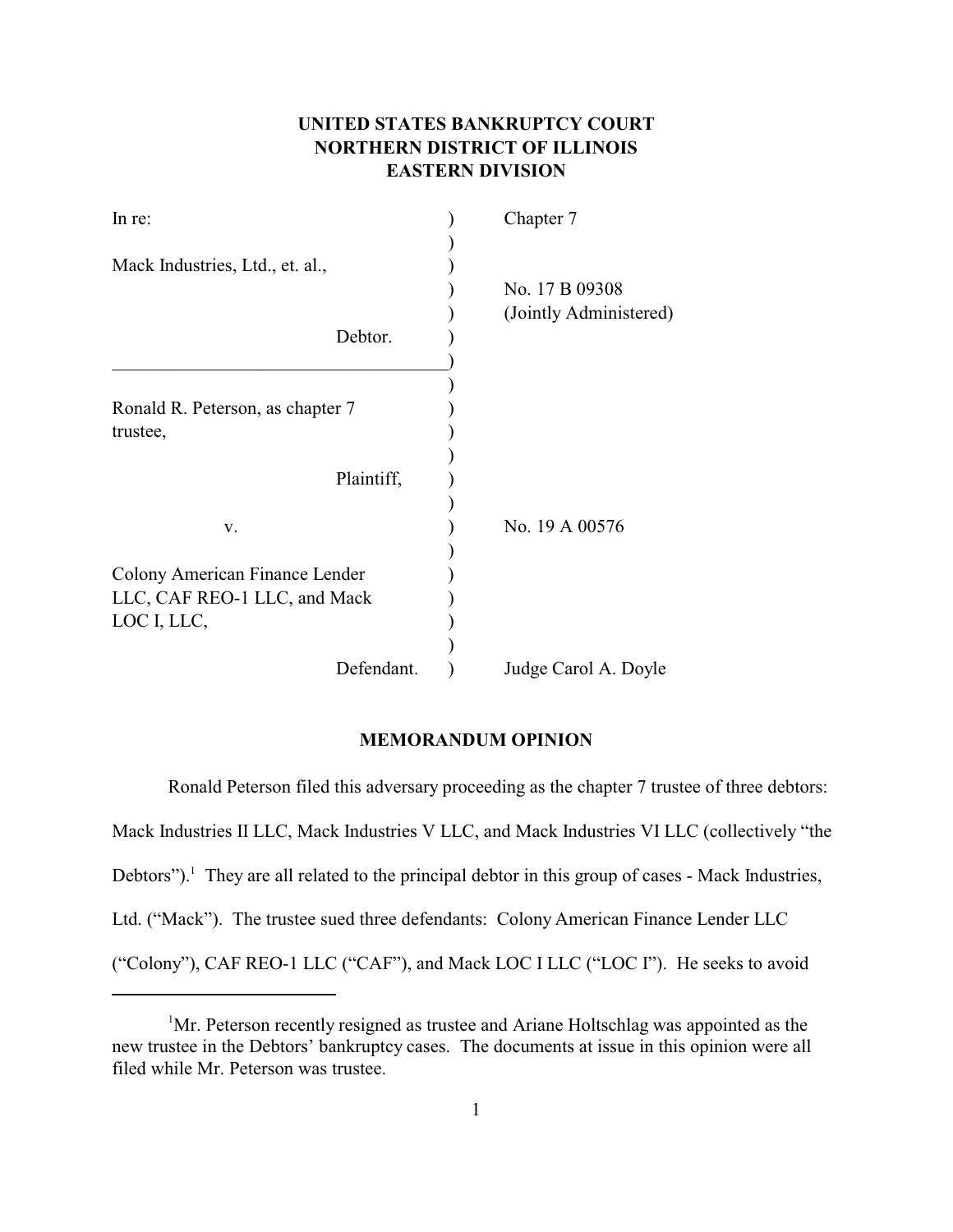transfers of real property from the Debtors to LOC I as fraudulent based on constructive fraud and actual fraud. He also seeks to pierce the corporate veils of CAF and LOC I to recover the value of the transfers from Colony.

The defendants moved to dismiss most of the trustee's amended complaint. That motion was granted. The trustee was granted leave to amend and he filed a second amended complaint ("SAC"). The defendants moved to dismiss most of the SAC. Their motion will be granted in part and denied in part. The claims to recover transfers from Colony in Counts 1 and 2 will be dismissed, as will the request to pierce two corporate veils in Count 3. The claims in Counts 1 and 2 to avoid and recover transfers from LOC I will not be dismissed.

#### I. The Second Amended Complaint

The allegations in the trustee's amended complaint were discussed in the court's order issued March 31, 2021 (docket no. 56), which granted the defendants' motion to dismiss but left pending one fraudulent transfer claim against LOC I. The details in that order will not be repeated here but the gist of the claims in the amended complaint and the SAC is as follows.

Mack entered into a series of contracts with American Residential Leasing Company LLC. American Residential bought a large number of properties from Mack and contracted with Mack to manage the properties for it. Mack sought to renegotiate the contract with American Residential, claiming that it would not be possible to perform under the existing financial terms. During negotiations, a vice president of Mack told a vice president of American Residential that Mack would deplete its assets if the contract terms were not changed. Mack then proceeded to deplete its assets in various ways, including by transferring assets to Mack's owners and related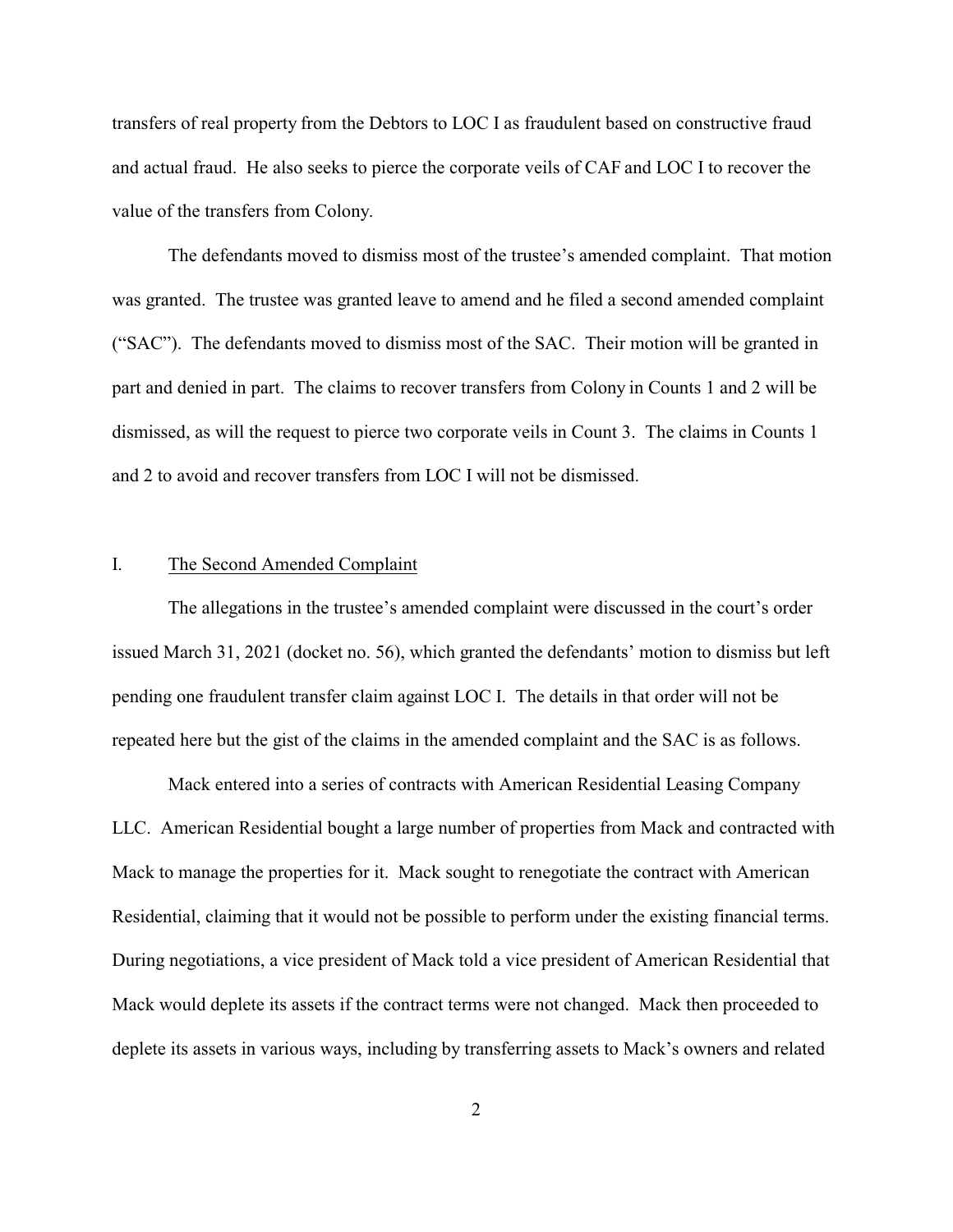entities and by having Mack pay for goods and services performed on properties owned by related entities.

The McClellands, who owned the various Mack debtors, arranged for new financing from Colony for approximately 170 residential properties. They created a new entity, LOC I, to own the properties. LOC I was owned by LOC III, which was owned by James K. McClelland. Colony agreed to provide financing up to a specified amount of the value of each property and pay off previous mortgages. Colony wanted all the properties to be held by one entity so the McClellands caused the Debtors to transfer the properties to be refinanced by Colony to LOC I. The loan agreement provided that Colony would get a lien on each property for the amount of funds advanced. As further security for the loan, Colony also received a lien on the ownership interests in LOC I from LOC III (owned by James K. McClelland), which owned LOC I.

When LOC I defaulted on the loans, Colony foreclosed on its lien on the interests in LOC I. Colony created CAF and designated it to become the owner of those interests. CAF then caused LOC I to sell the properties in a series of bulk sales. The trustee alleges that just months earlier, Colony had valued the properties at almost twice the bulk sale price.

The trustee seeks to avoid the transfers of the properties from the Debtors to LOC I as fraudulent. He contends the properties transferred to LOC I had approximately \$12 million in equity - their value beyond the mortgages on each property that Colony paid off. He also seeks to pierce two corporate veils - of LOC I to get to CAF and of CAF to get to Colony - to recover from Colony the value of the transfers from the Debtors to LOC I that he seeks to avoid.

Like the amended complaint, the SAC contains three counts. Count 1 alleges a claim to avoid and recover the transfers of the real property as constructively fraudulent under §§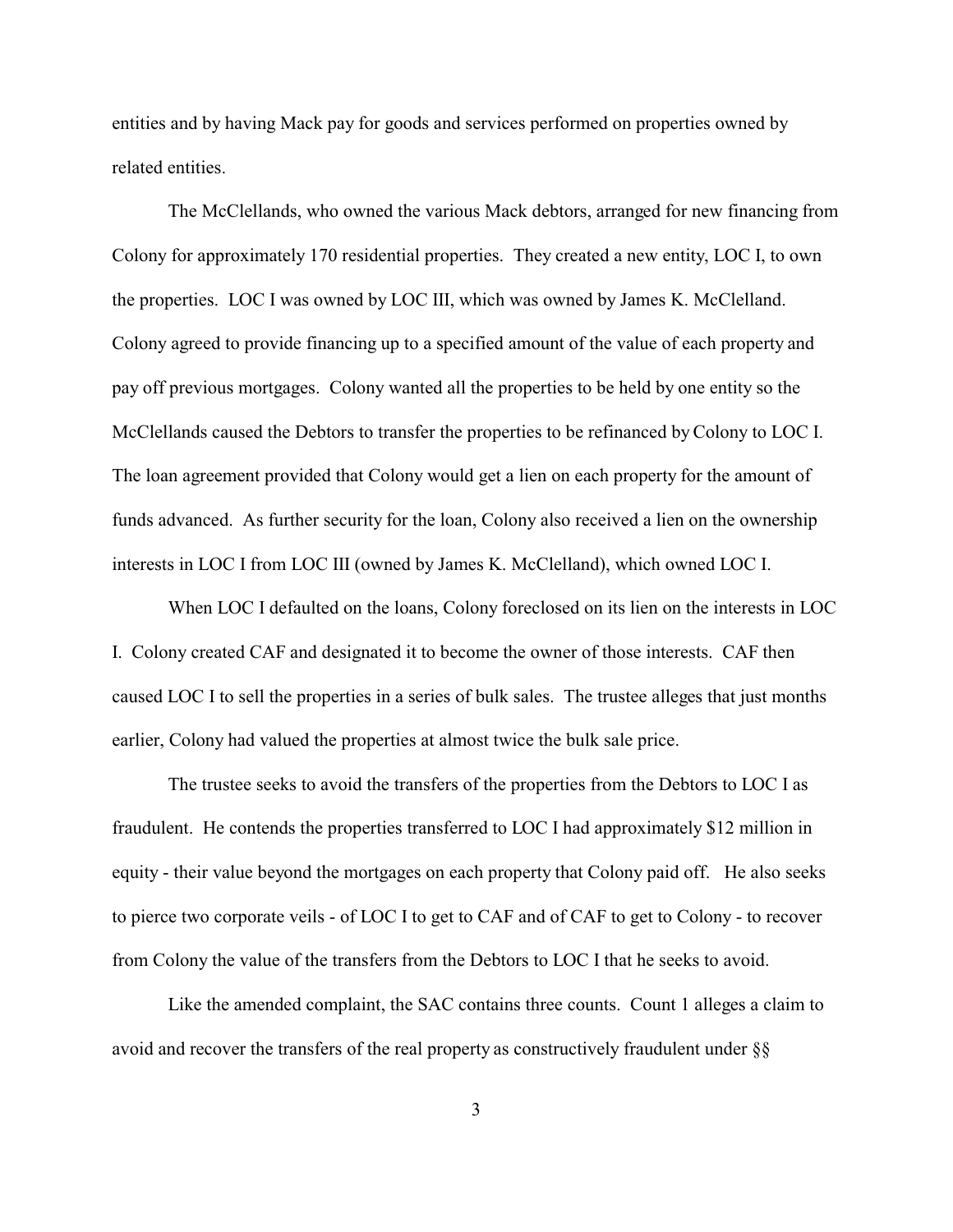$544(b)(1)$ ,  $548(a)(1)(B)$ , and  $550(a)$  of the Bankruptcy Code and provisions of the Illinois Uniform Fraudulent Transfer Act, 740 ILCS 160/5(a)(2), 6(a) and 8(a). The claim is brought against LOC I and Colony. The trustee seeks to recover the value of the alleged equity in the properties transferred from the Debtors to LOC I.

Count 2 alleges a claim to avoid and recover the transfers of the real property as actually fraudulent under §§ 544(b)(1), 548(a)(1)(A), and 550(a) of the Bankruptcy Code and provisions of the Illinois Uniform Fraudulent Transfer Act, 740 ILCS 160/5(a)(1) and 8(a). This claim is also brought against LOC I and Colony. The trustee again seeks to recover the value of the alleged equity in the properties transferred from the Debtors to LOC I.

Count 3 seeks to pierce the corporate veils of LOC I and CAF to recover from Colony the value of the transfers of the real property he seeks to avoid in Counts 1 and 2.

The defendants move to dismiss the SAC on the same grounds raised in their motion to dismiss the amended complaint. They contend: (1) the trustee has failed to state a claim in Counts 1 and 2 that he can recover against Colony under  $\S 550(a)(1)$  of the Bankruptcy Code because Colony was neither the initial transferee nor a party for whose benefit the transfers were made; (2) the trustee failed to allege an actual fraud claim in Count 2 with particularity, and specifically the trustee failed to connect the fraudulent scheme he alleged to the transfers he seeks to avoid; and (3) the trustee failed to allege facts that would justify piercing the corporate veils of LOC I and CAF. The defendants are correct on their arguments regarding  $\S$  550(a)(1) and the request to pierce the corporate veils. But the trustee has now alleged enough to state a claim against LOC I in Count 2 to avoid transfers based on actual fraud.

4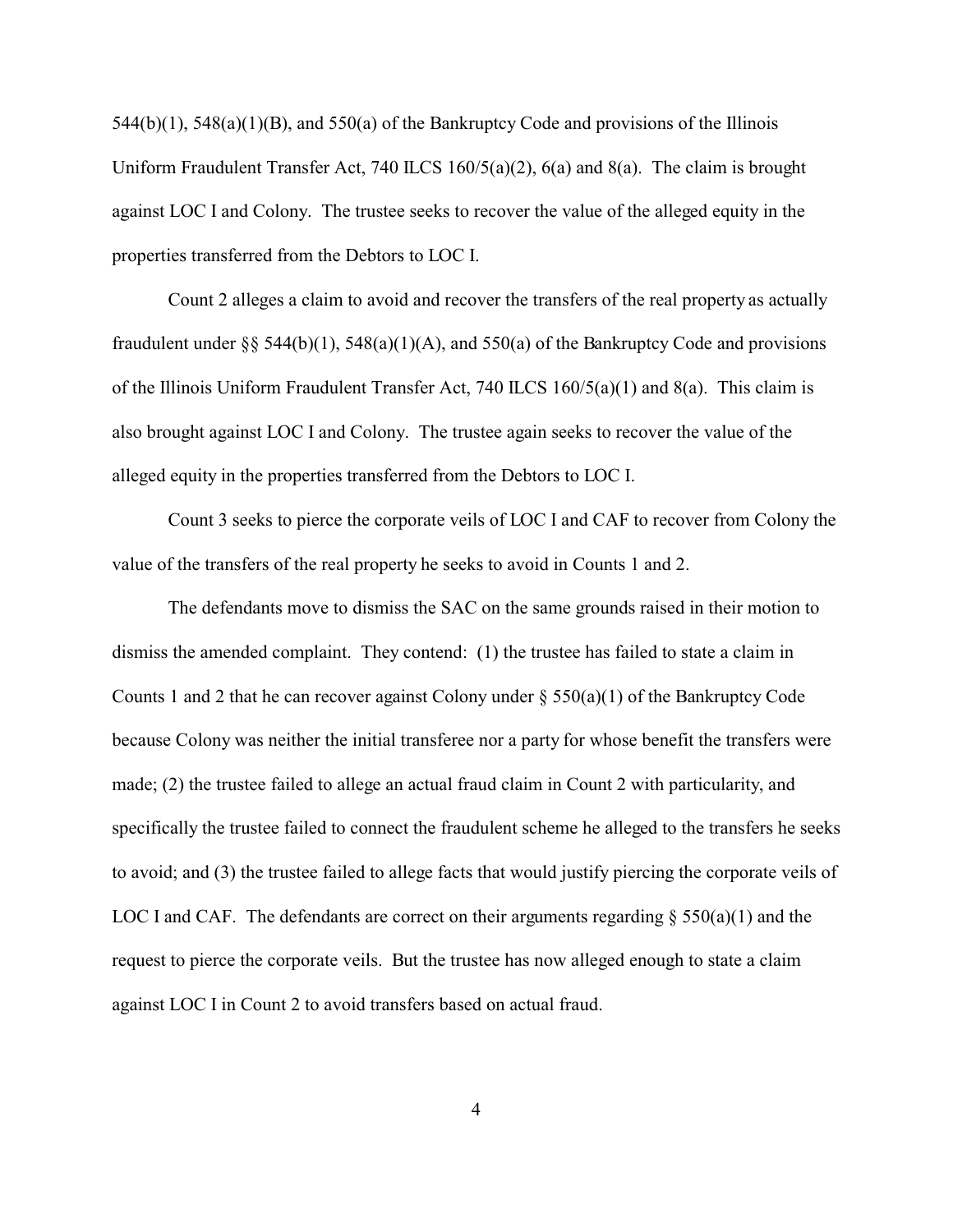#### II. Section  $550(a)$

The trustee brings the fraudulent transfer claims in Counts 1 and 2 to avoid the transfers of real property from the Debtors to LOC I and recover the value of the alleged "equity" in the properties from both Colony and LOC I. Colony argues that the trustee fails to state a claim that he can recover against it under § 550(a)(1) of the Bankruptcy Code, 11 U.S.C. § 550(a)(1). Section  $550(a)(1)$  allows the trustee to bring into the bankruptcy estate the value of property transferred when the transfer is avoided under §§ 548 and 544, the two provisions under which the trustee seeks to avoid the transfers in this case. The trustee must fit his claims against the defendants into one of the categories in § 550(a) or there is no point in "avoiding" the transfers under §§ 544(b) or 548(a) because they could not be recovered into the bankruptcy estate. *See Lassman v. Patts (In re Patts)*, 470 B.R. 234, 242 (Bankr. D. Mass. 2012) ("A successful avoidance under § 544 will nullify a transfer, but it will not give a trustee control over the asset."); *see also Southmark Corp. v. Schulte, Roth & Zabel, L.L.P.*, 242 B.R. 330, 337 (N.D. Tex. 1999) (§ 550 provides an avenue of recovery for the trustee who prevails under an avoidance section of the Code); *Santee v. Northwest Nat'l Bank (In re Mako, Inc.)*, 127 B.R. 471, 473 (Bankr. E.D. Okl. 1991) (same); *Hassett v. Zimmerman* (*In re O.P.M. Leasing Services, Inc.)*, 32 B.R. 199, 202 (Bankr. S.D.N.Y. 1983) (same).

Section 550 provides (in relevant part):

(a)  $[T]$ o the extent that a transfer is avoided under section 544, . . . 548, . . . of this title, the trustee may recover, for the benefit of the estate, the property transferred .  $\ldots$  from  $-$ (1) the initial transferee of such transfer or the entity for whose benefit such transfer was made; or (2) any immediate or mediate transferee of such initial transferee.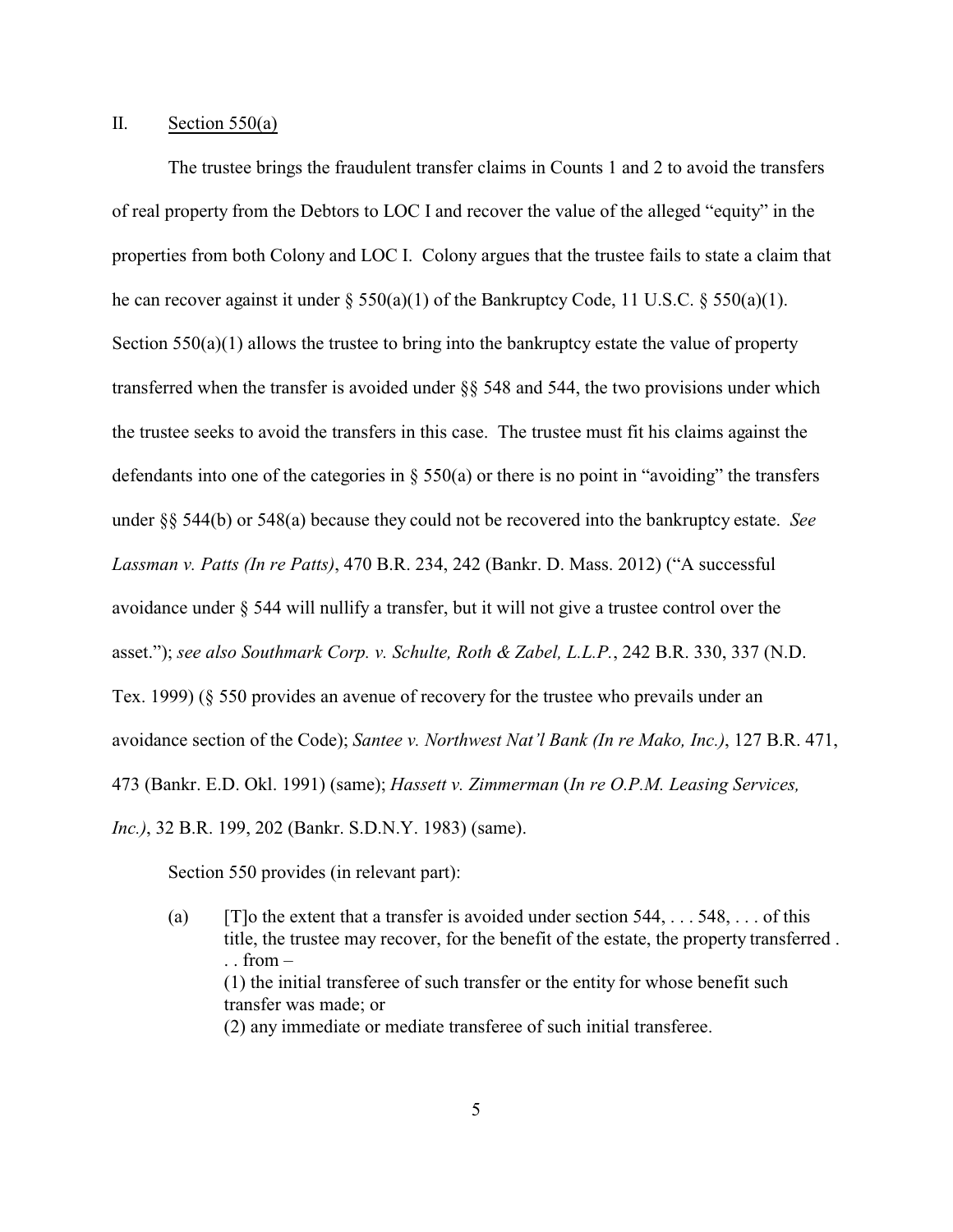(b) The trustee may not recover under section (a)(2) of this section from  $-$ (1) a transferee that takes for value, including satisfaction or securing of a present or antecedent debt, in good faith, and without knowledge of the voidability of the transfer avoided; or

### (2) any immediate or mediate good faith transferee of such transferee.

### 11 U.S.C. § 550(a), (b).

#### A. Initial Transferee

As explained in the March 31 Order, an "initial transferee" for purposes of  $\S 550(a)(1)$  is the first entity that has "dominion over the money or other asset, the right to put the money to one's own purposes." *Bonded Fin. Serv., Inc. v. European Am. Bank*, 838 F.2d 890, 893 (7<sup>th</sup> Cir. 1988)*; see also CLC Creditors' Grantor Trust v. Howard Savings Bank (In re Commercial Loan Corp.)*, 396 B.R. 730, 742 (Bankr. N.D. Ill. 2008) (the initial transferee is the first entity to have dominion over the asset); *Peterson v. Hofmann (In re Delta Phones, Inc.)*, No. 05-ap-1205, 2005 WL 3542667, at  $*3$  (Bankr. N.D. Ill. Dec. 23, 2005) (same). The court determined in the March 31 Order that the first entity to have dominion over the real property transferred from the Debtors to LOC I was LOC I, not Colony. Until LOC I obtained title to the properties, it could not convey any interest in the properties to Colony. The court rejected the trustee's argument that Colony was the initial transferee because the different components of the loan transactions were conducted "as simultaneously as possible." That analysis will not be repeated here.

#### -*Boyer*

The trustee makes the same argument he made in response to the first motion to dismiss – that Colony was an initial transferee under  $\S 550(a)(1)$ . This time he asserts that the transactions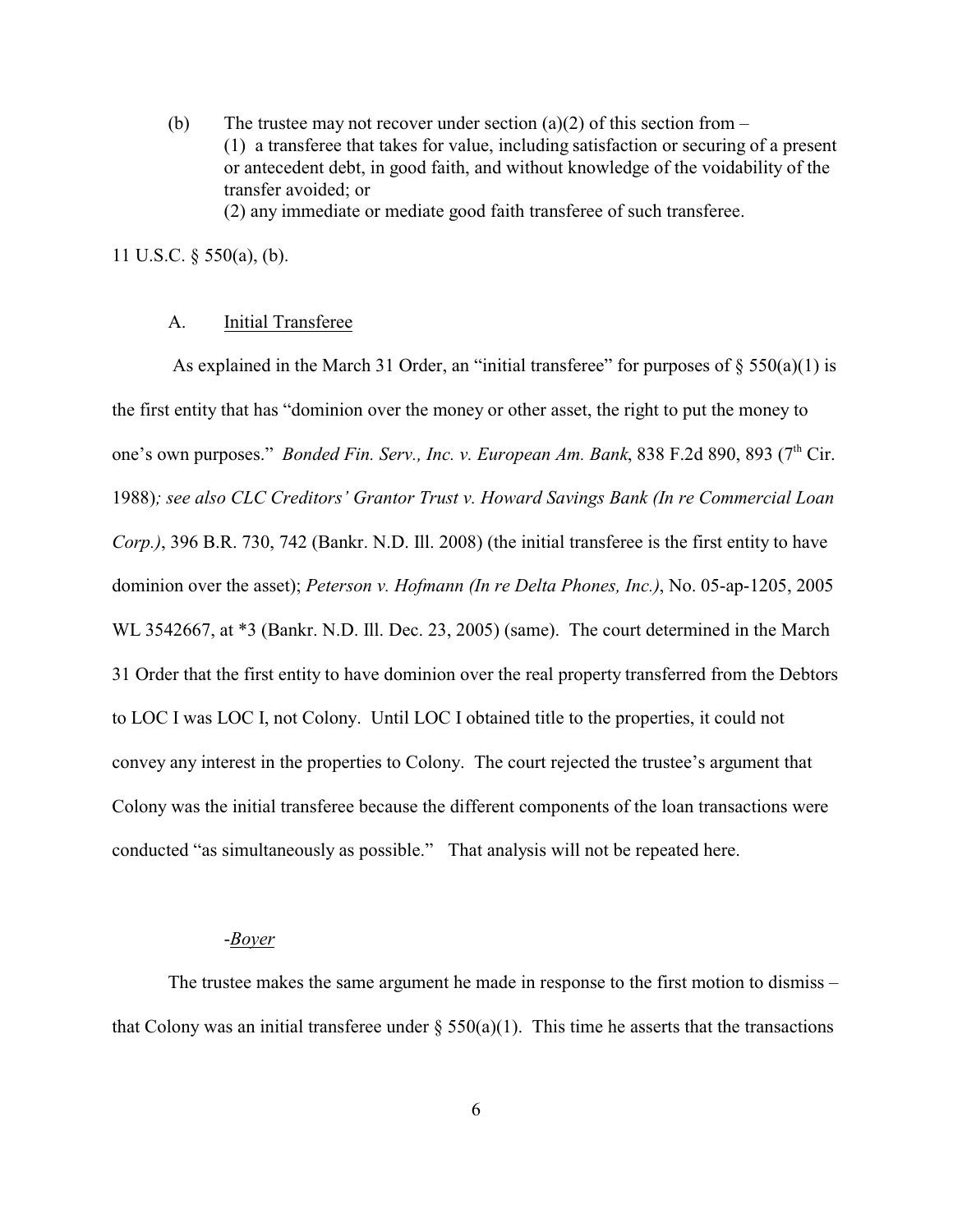should be "collapsed" under *Boyer v. Crown Stock Distrib. Inc.*, 587 F.3d 787 (7th Cir. 2009). *Boyer*, which involved a leveraged buyout, does not apply here.

In *Boyer*, the Seventh Circuit considered whether a corporation's sale of its assets that resulted in a large dividend payment to the shareholders of the corporation should be characterized as a leveraged buyout and the transactions "collapsed." The court explained that in a conventional LBO, an investor buys stock of a corporation from the shareholders with the proceeds of a loan secured by the corporation's own assets. 587 F.3d at 792. It further explained: "Some LBOs are legitimate; others are fraudulent conveyances." *Id*. If the corporation's assets are still fully secured when the corporation files for bankruptcy, the unsecured creditors will receive nothing from a sale of the corporation's assets in bankruptcy. In that circumstance, the payment to the shareholders may be deemed a fraudulent conveyance because the transaction under which they were paid provided no value to the corporation; instead it pushed the corporation to the "brink of insolvency." *Id*.

The *Boyer* court held that the transactions in that case should be characterized as a leveraged buyout and the transfers to shareholders avoided as fraudulent. It noted the sale of assets can be considered an LBO. It explained that although the purchase was nominally of the assets of the selling corporation, it distributed all the money from the sale to the shareholders and the corporation then ceased to function. The purchasing company, though technically a different corporation, operated under the same name as its predecessor and its creditors had no idea that the sale had taken place. In these circumstances, the court "collapsed" the transactions - the sale of assets of the corporation with the payment of cash "dividends" to the shareholders - and treated them as part of the same LBO deal that could be avoided as a fraudulent transfer.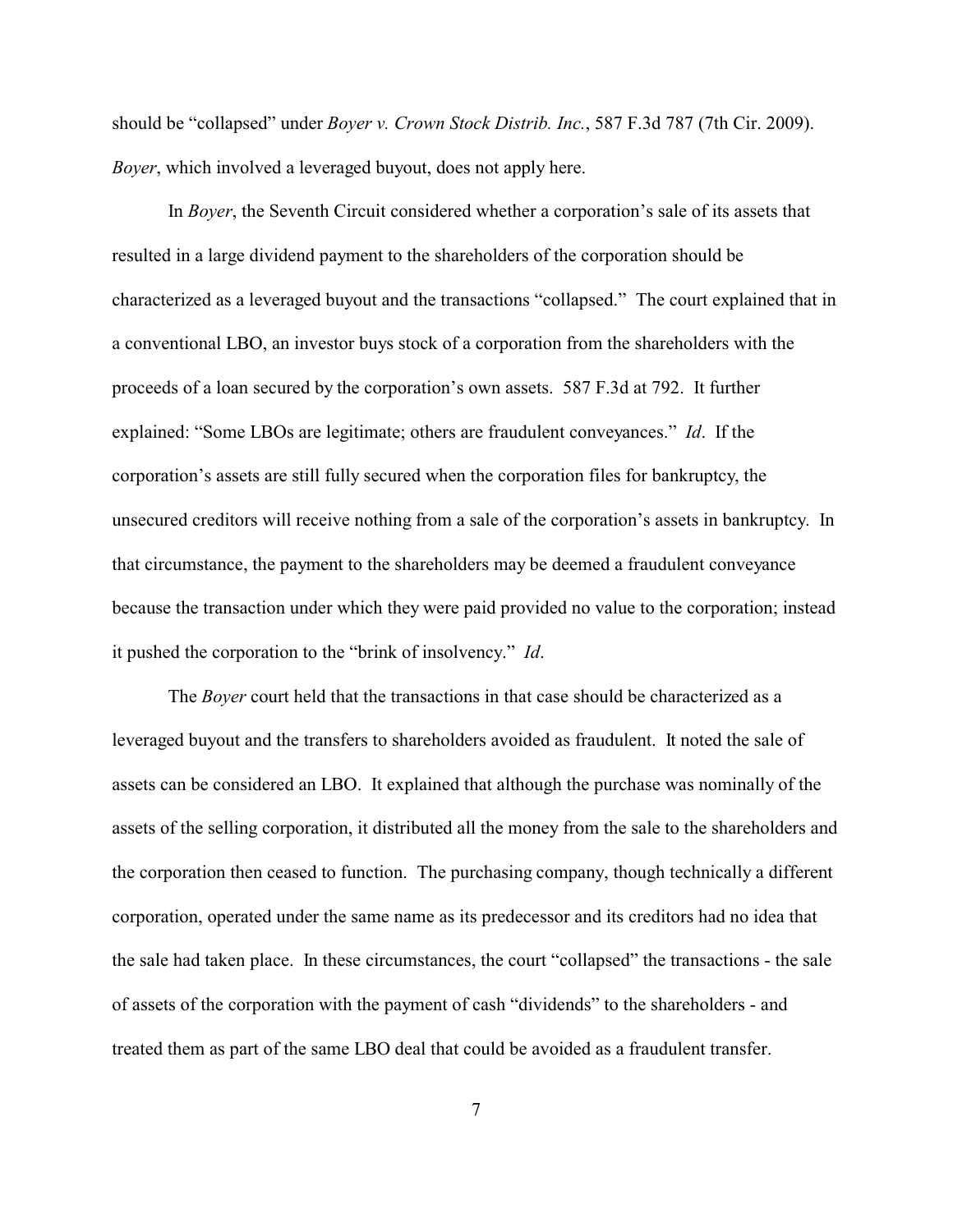Through the sale, the corporation became encumbered with over \$3 million in bank debt - almost three quarters of its value- and it owed the selling corporation an additional \$2.9 million to be paid over time. The shareholders received approximately \$3.6 million in cash as a result of the sale plus the \$2.9 million note owed to their corporation. The court concluded that the deal was highly likely to plunge the company into bankruptcy and that the shareholders did not give reasonably equivalent value for the cash and note they received. The shareholders were therefore required to pay the cash they received in the form of dividends from the sale of assets to the bankruptcy estate.

The *Boyer* court never expressly stated that the shareholders were liable as initial transferees under § 550(a)(1), probably because it did not matter. The court noted that § 550(b)(2) provides a defense to recovery by a trustee to "any immediate or mediate good faith transferee" of the initial transferee who takes for value in good faith. The court held that the shareholders were not protected by this defense, which is not available to initial transferees, because they gave insufficient "value" in the transfer. *Id.* at 796. Thus, the shareholders had to pay the trustee whether they were considered initial transferees or subsequent transferees.

This case bears no resemblance to the leveraged buyout in *Boye*r. Here, Colony and LOC I entered into an arms-length lending relationship in which Colony advanced funds for the properties owned by LOC I and received liens from LOC I in the amount of the funds advanced for each property to secure the debt. As the trustee alleges, LOC I entered into a revolving loan agreement with Colony for up to \$30 million. SAC ¶ 103. The purpose of the loan was to acquire and renovate real estate. Colony would advance the lesser of 75% of the value of each parcel that LOC I acquired or 85% of the cost of the property and its expected renovation. SAC ¶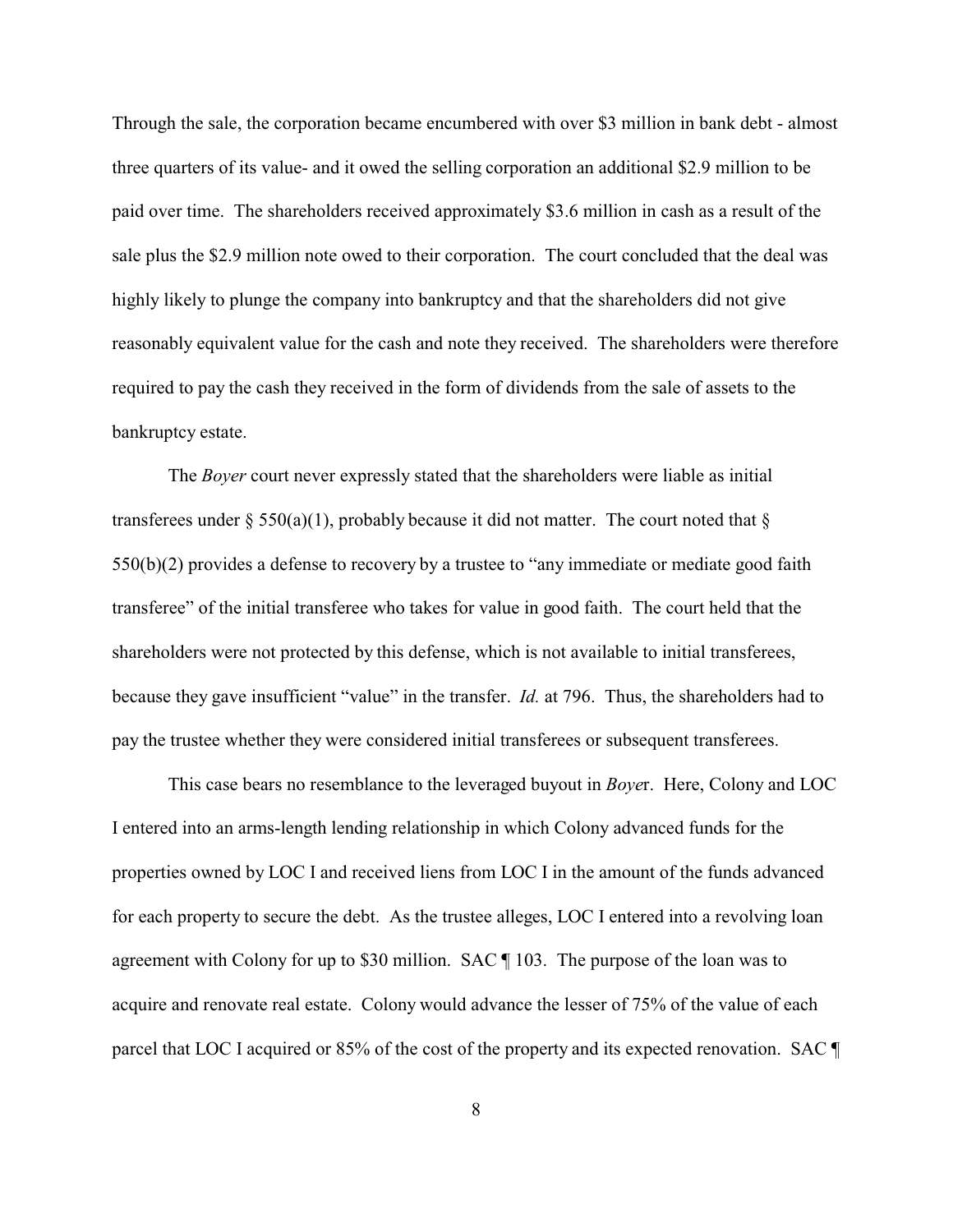104. The loan was to be secured by the real estate that LOC I acquired. SAC ¶ 105. To further secure LOC I's loan, LOC III pledged its membership interests in LOC I. SAC ¶ 106. The Debtors transferred the properties in question to LOC I so they could be used as collateral for the loan. SAC ¶¶ 108-09. After the Debtors transferred the properties to LOC I, Colony advanced the funds, paid off previous mortgages, and received mortgages on the properties from LOC I. 2 SAC  $\P$  115. As discussed in the March 31 Order, under these facts alleged by the trustee, LOC I was the initial transferee of title to the properties transferred from the Debtors. LOC I alone took title to properties. After LOC I received title, it transferred only liens to Colony in the amount of the loan funds received from Colony for each property. Colony never received title to any of the properties - not when the loans were made or at any time in the future.<sup>3</sup>

The trustee nonetheless argues that Colony should be considered an initial transferee of the properties under  $\S 550(a)(1)$  with LOC I. He states that the transactions in this case should be "collapsed" under *Boyer* because Colony could simply have loaned money directly to the Debtors. He argues that Colony wanted the McClellands to transfer the properties to LOC I to ensure that no other creditor could seize the properties (though he never explains why any other creditor *could* seize the property ahead of the first lien holder). He contends that, "just as in *Boyer*, the whole structure of these transactions ensured that Colony got all the benefit. In the event of default, Colony would recover everything – both its real estate collateral and any further equity that existed in LOC I's property – leaving the Transferring Debtors' creditors and LOC I's

 $2^2$ Colony argues that this description is not accurate but the court must treat the facts alleged as true for purposes of a motion to dismiss.

<sup>&</sup>lt;sup>3</sup>The properties were ultimately sold by LOC I, which retained title until the sales were completed.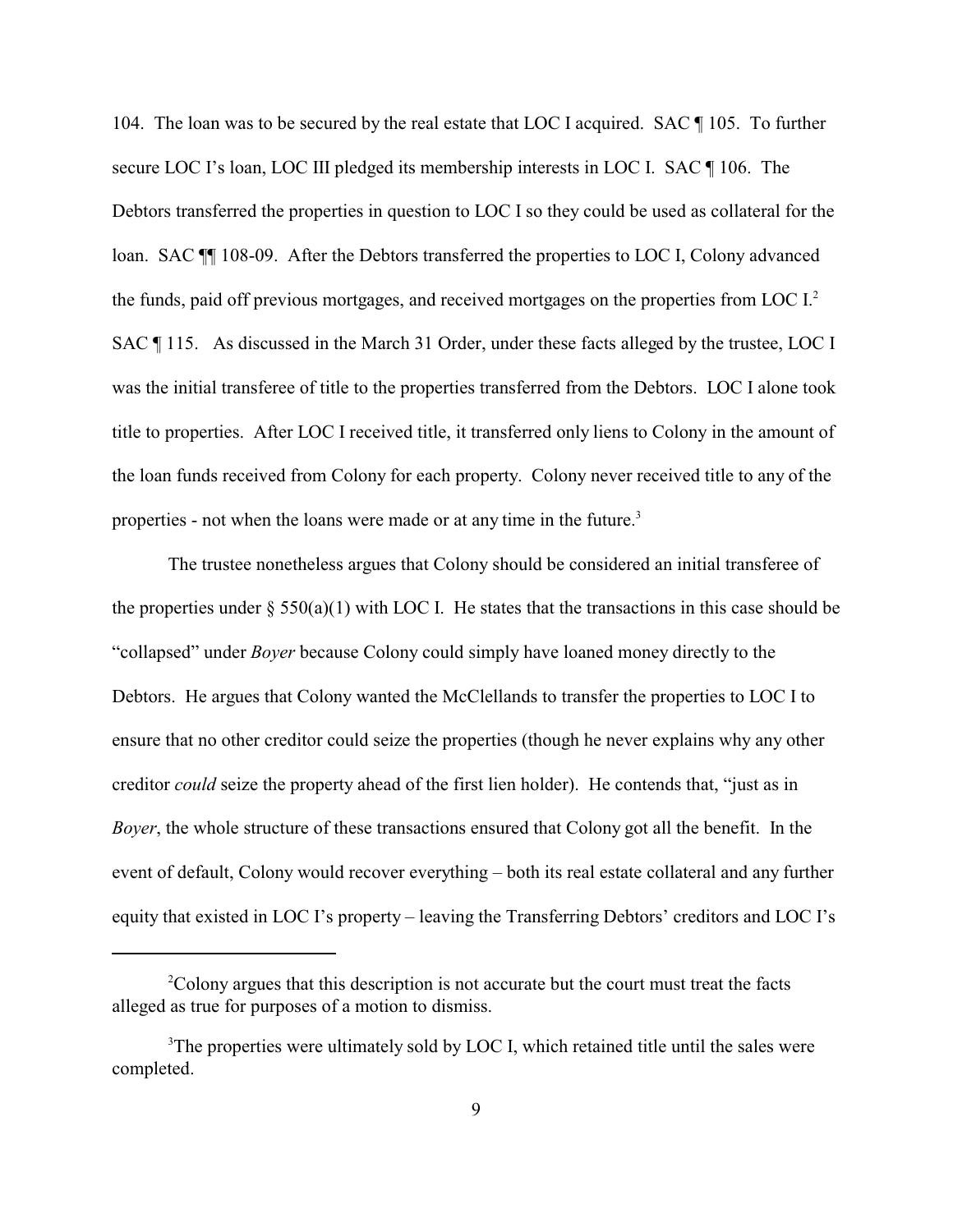other creditors in the lurch." He then contends that the "economic substance" of the transaction was that the Debtors transferred the equity in the properties to LOC I "*and* Colony." Trustee's Response at p. 3-4. This is not correct.

The trustee ignores the key distinction between this case and *Boyer:* there was never a transfer of title to Colony that could be "collapsed" with the transfer of title from the Debtors to LOC I. The trustee fails to explain how the *Boyer* court's collapsing of two sets of transfers that actually occurred applies here. The *Boyer* court considered the sale of the assets by the old corporation to the purchaser and a transfer of cash from the old corporation to shareholders of the old corporation to be part of the same LBO transaction. The court then applied fraudulent transfer law to the entire combined transaction and determined that the shareholders did not give reasonably equivalent value for the cash and note they received. Here, Colony never took title to the property so there was no transaction in which title (and therefore any equity) was transferred to Colony that could potentially be "collapsed" with the transfer of title from the Debtors to LOC I. Instead, Colony took only liens in the properties in the amount of the funds advanced for each property.

The trustee thus asks this court to do something radically different from what the *Boyer* court did: conclude that Colony was an initial transferee of title to property that was not transferred to it and then determine whether Colony gave reasonably equivalent value for the property that was not transferred to it. It is important to note that the trustee does not ask the court to avoid the transfer of the liens LOC I gave to Colony, presumably because Colony gave reasonably equivalent value as a matter of law for the liens it received (as noted in the March 31 Order). Instead, the trustee asks the court to treat Colony as the initial transferee of each property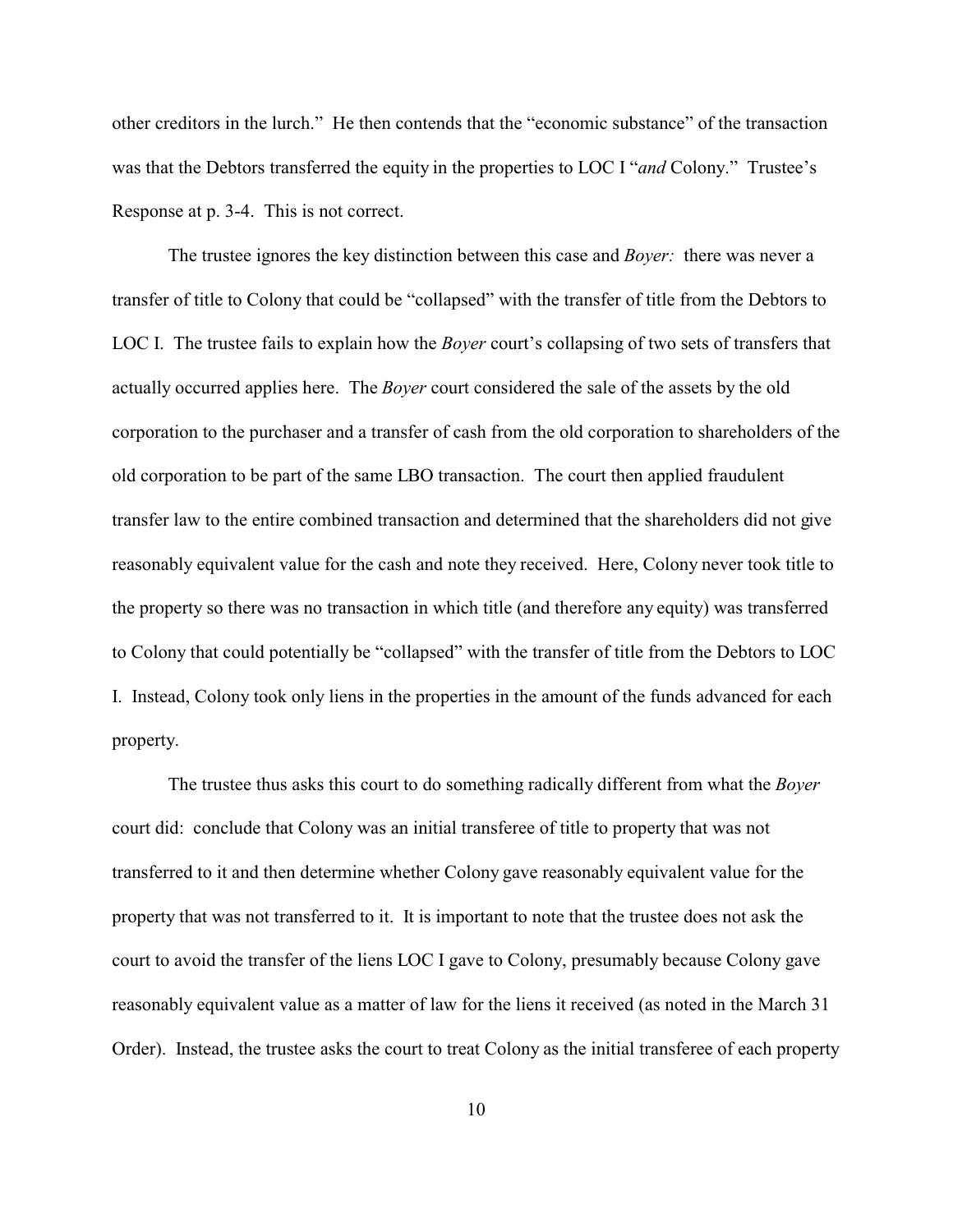that the Debtors transferred to LOC I as though Colony had received title with or instead of LOC I merely because Colony ultimately received a lien after title was transferred to LOC I. Nothing in *Boyer* supports such a conclusion. The *Boyer* court looked at the "substance" of the transaction as shareholders receiving a payout for the sale of the company, over the "form" of the payout as a mere "dividend" to shareholders. But there was an actual transfer of cash and a note to shareholders that could be avoided. Not so here. There was no transfer of title to Colony that could be considered part of a larger transaction so the "substance" over "form" analogy does not work.

The trustee attempts to avoid this obvious problem with his reliance on *Boyer* by adding new allegations to the SAC contending that Colony "insisted" that the Debtors transfer the properties on which it would loan funds to a separate corporation to protect whatever equity they may have had from other creditors.<sup>4</sup> He never explains, however, how these facts turn Colony into an initial transferee under  $\S 550(a)(1)$ . Assuming that Colony required that the properties be placed in a separate corporation (LOC I) before it would make the loans, this does not transform Colony into the recipient of title to the properties and therefore an initial transferee under § 550(a). Colony could not assert dominion and control over the properties and do with them as it pleased after the transfers from the Debtors to LOC I. Only LOC I could do that. Colony was not an initial transferee of the properties under § 550(a).

<sup>&</sup>lt;sup>4</sup>The trustee alleges that "[i]f the McClellands had not set up LOC I and then caused the Transferring Debtors to transfer their real estate to LOC I to serve as Colony's collateral, then Colony would not have advanced funds to LOC I or any other McClelland-owned entity." SAC ¶ 102. The trustee repeats this idea in SAC  $\P$  109 – "[i]f Colony was not using the properties as collateral, then the Transferring Debtors would not have transferred them."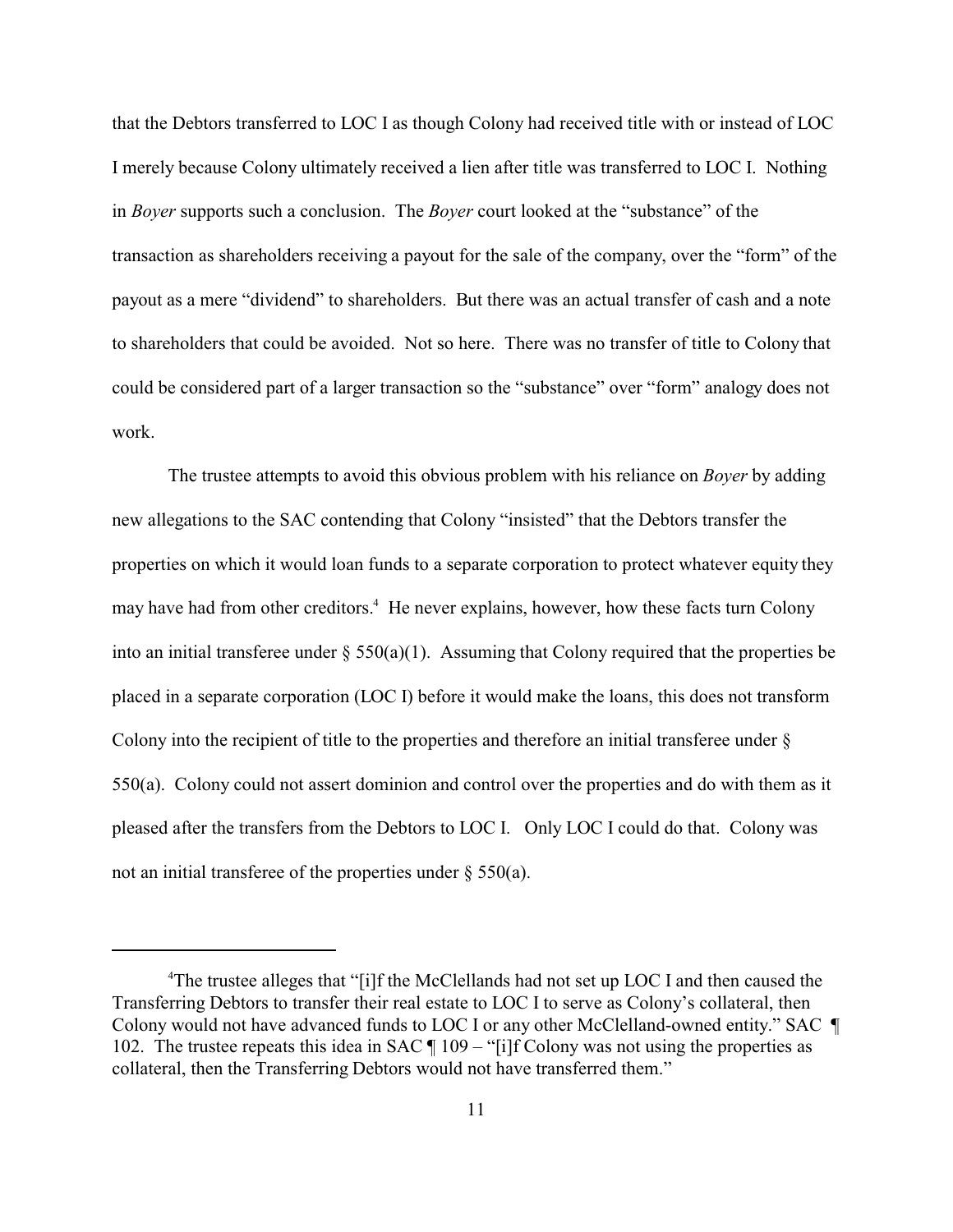It is important to note that although the trustee states repeatedly that the Debtors transferred the "equity" in the properties to LOC I and that he seeks to recover the value of that "equity," the "equity" in property is not a transferrable interest. The term "equity" means the value of property above the amount of liens on the property. It cannot be transferred independently of title to the property. So the Debtors did not transfer the equity in the properties to LOC I. They transferred title to the properties that allegedly had value beyond the amount of the liens on the properties. The only transfers by the Debtors that could potentially be avoided were transfers of title to the properties, regardless of whether there was equity in the properties. Colony received neither title nor the equity in the properties when the Debtors transferred them to LOC I.<sup>5</sup>

It is also worth noting that this case is far different from *Boyer* because the trustee's own allegations establish that Colony gave dollar-for-dollar value to LOC I in exchange for the only property interest it received – liens. Colony paid off existing mortgages that the Debtors placed on the properties and advanced additional funds to LOC I in exchange for the liens it received. There was no such *quid pro quo* in *Boyer*. The shareholders extracted \$3.6 million in cash from the sale transaction plus a note for \$2.9 million but transferred assets worth far less than they received.

<sup>&</sup>lt;sup>5</sup>The trustee alleges that Colony also received a lien on the LLC interests of LOC I as part of the loan transaction. SAC ¶ 106. He does not seek to avoid the transfer of that lien, presumably because it was made by LOC III, which was owned by James K. McClelland. LOC III and McClelland have not filed for bankruptcy. The trustee therefore cannot avoid transfer of the lien on the interests in LOC I under §§ 544 or 548, which permit a trustee to avoid only a transfer of an interest of a *debtor* in property.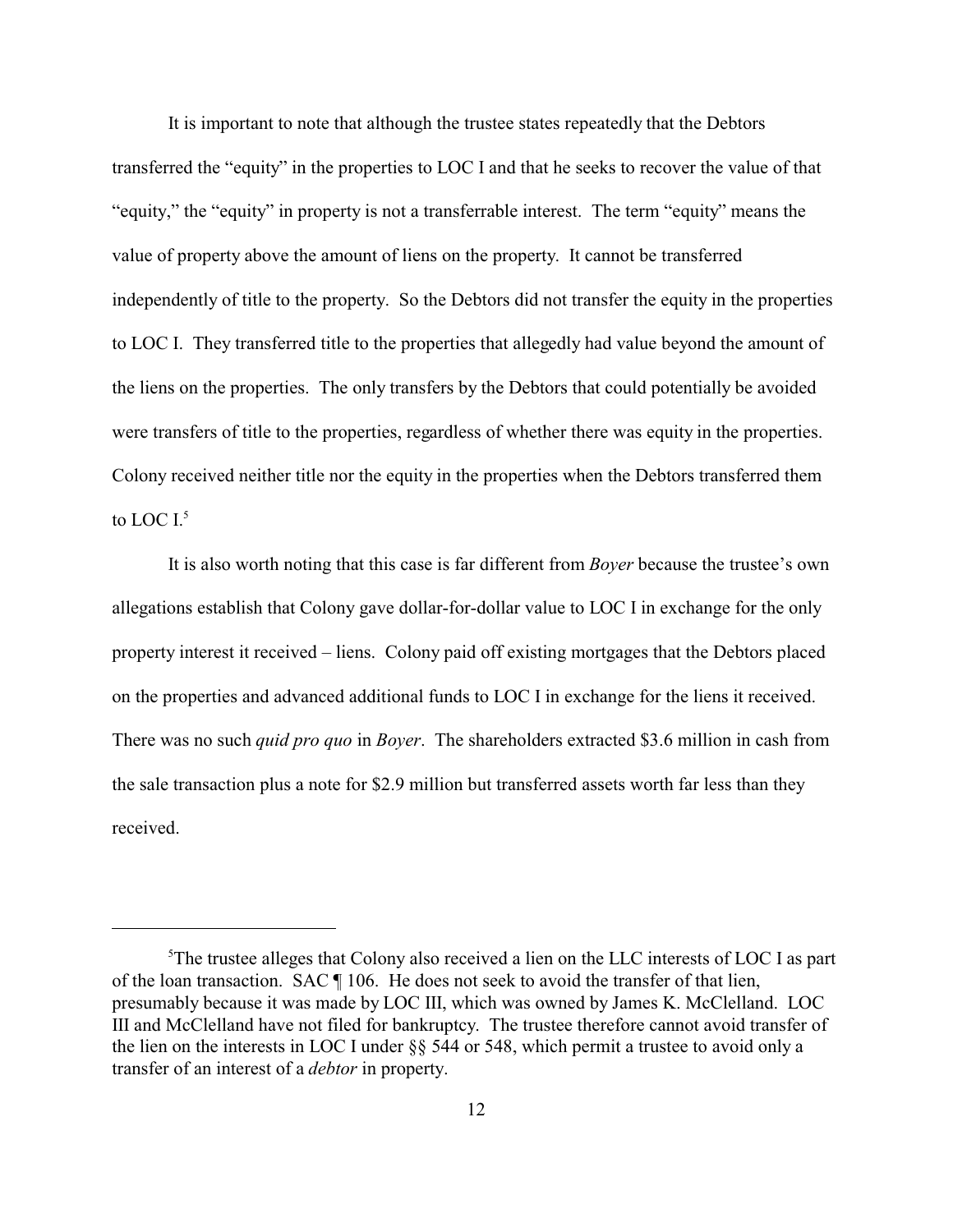The *Boyer* court recognized that fraudulent transfer law protects creditors from transactions that impair creditors' rights "while ensuring that the debtor can continue to do business and assuring third parties that transactions done with the debtor at arm's length will not be second-guessed." 587 F.3d at 793 (citation omitted). Here, Colony engaged in a typical, arm's length real estate loan transaction in which it transferred loan funds in exchange for a promise to pay and obtained secured liens on the properties on which it loaned funds. This is the type of transaction that the *Boyer* court said should not be "second-guessed." *Boyer* does not support treating Colony as an initial transferee of title to (and therefore any equity in) the properties under  $\S$  550(a)(1).

#### -Transfers Made "As Simultaneously as Possible"

The trustee makes another argument rejected in the March 31 Order – that the transfer of title from the Debtors to LOC I should be considered the same transaction as the subsequent transfer of liens to Colony because they occurred "as simultaneously as possible." The court rejects these arguments for the reasons stated in the March 31 Order (pp. 5 - 6). LOC I was the initial transferee that obtained dominion and control over the properties. Only after LOC I took title could it transfer liens to Colony, which was a subsequent transferee of the liens. The trustee's new allegations add nothing to support his argument. He alleges that the properties were transferred for the "express purpose" of serving as collateral for Colony's loan and that none of the component steps of the transactions would have happened without the other. These and similar allegations do not change the reality that title first had to be transferred to LOC I, which then had sole dominion and control over the properties, before LOC I could then transfer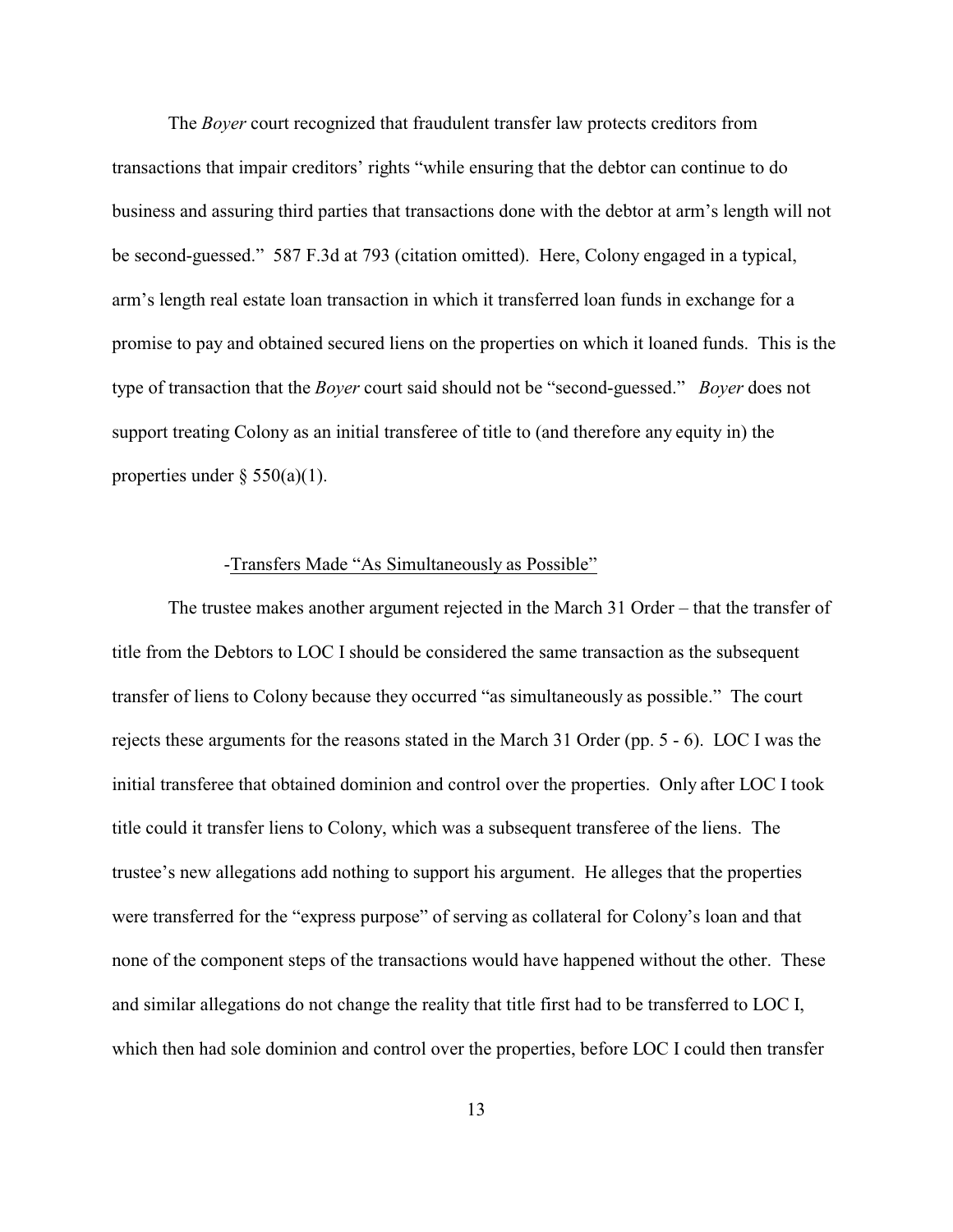liens to Colony. Neither the transfer of title from the Debtors to LOC I nor the subsequent transfer of liens from LOC I to Colony gave Colony dominion or control of the properties, i.e., the right to do what it chose with the properties.

This "simultaneous" argument also fails for the reasons explained above regarding *Boyer*. It is really just another way of asking the court to "collapse" the transactions and it has the same fatal flaw as the trustee's argument under *Boyer*. There is no transaction under which Colony received title to consider as "simultaneous" with the transfer of title from the Debtors to LOC I. So treating the transfers from the debtors to LOC I as "simultaneous" with the transfers of liens from LOC I to Colony does not transform Colony into the initial transferee of title to the properties. Colony would still be only the recipient of liens – the only property interest it acquired – not title to the properties.

#### *-Bonded*

The trustee next argues in the alternative that Colony should be considered the initial transferee of the properties "because that is what the parties intended." Trustee Response, p. 4. He cites *Bonded Financial Services Inc. v. European American Bank*, 838 F.2d 890, 892 (7<sup>th</sup> Cir. 1988), in which a bank was treated as a financial intermediary on a check made payable to the bank that it applied to a debtor's account in accordance with specific instructions received with the check. The trustee then merely states that "[b]ecause the parties intended the properties to become Colony's collateral, Colony was the initial transferee under *Bonded*." Trustee Response, p. 4. The trustee provides no basis for making the logical leap from properties being transferred to LOC I to serve as collateral to Colony being treated as the initial transferee of title to those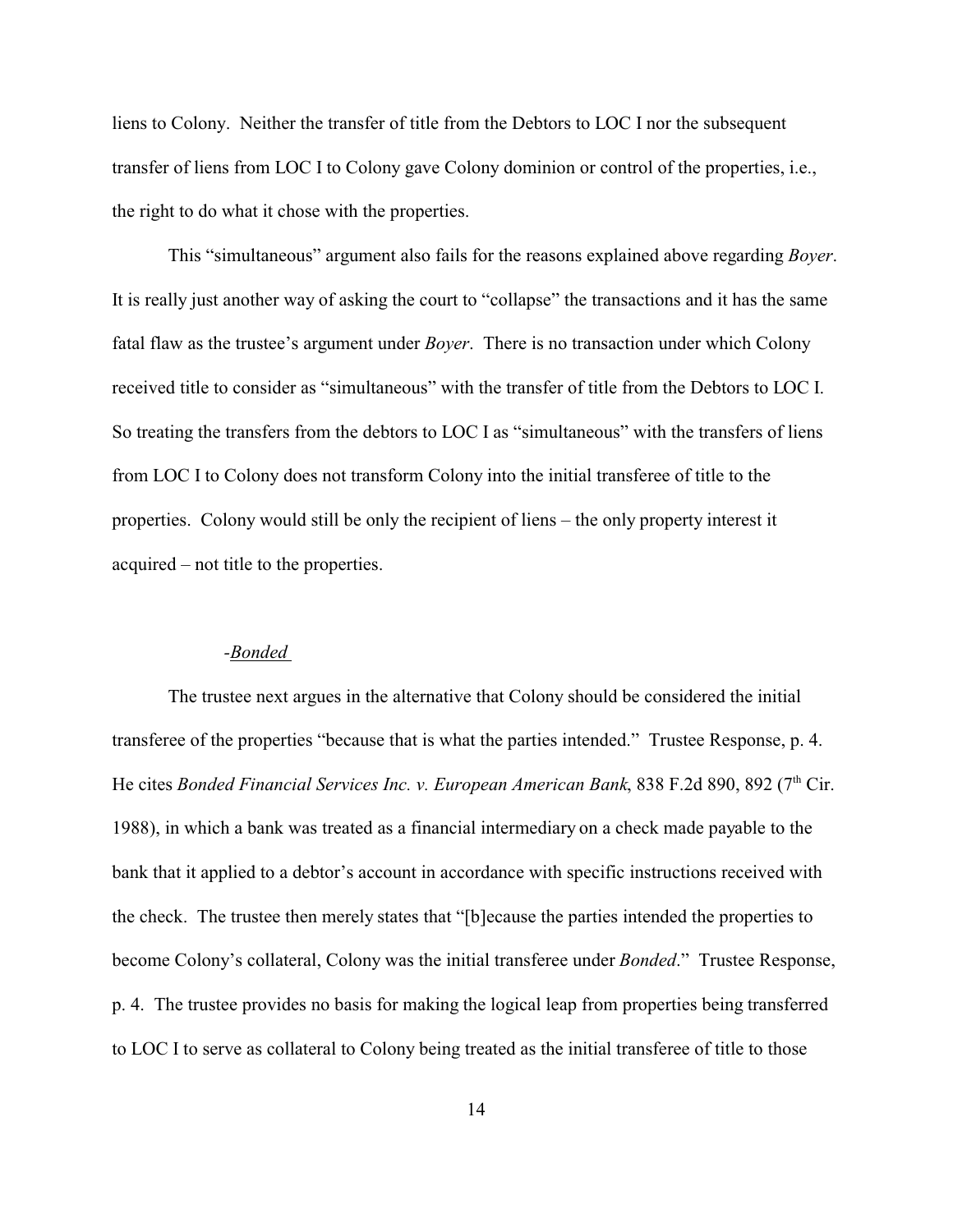properties. The trustee's argument is rejected as undeveloped and unsupported. *See Schaefer v. Universal Scaffolding & Equip., LLC*, 839 F.3d 599, 607 (7th Cir. 2016). Here there was no financial intermediary bound under the UCC to follow a customer's instructions, the properties were never in fact transferred to Colony, and Colony did not get dominion and control over the properties when they were transferred to LOC I. *Bonded* lends no support to the trustee's argument that Colony was the initial transferee of properties merely because the Debtors transferred them to LOC I for the purposes of granting a security interest in them to Colony.

The trustee cannot recover from Colony as an initial transferee under  $\S 550(a)(1)$  of property that was never transferred to it and over which it could not exercise dominion or control as a result of the transfer.<sup>6</sup>

### B. Benefitting Entity under  $\S 550(a)(1)$

The Trustee next repeats his argument from the first motion to dismiss that Colony was a "benefitting entity" under  $\S 550(a)$ . Section  $550(a)(1)$  permits a trustee to recover from an initial transferee or "the entity for whose benefit the transfer was made." 11 U.S.C.  $\S 550(a)(1)$ . The trustee relies again on decisions from the Eleventh Circuit. *Senior Transeastern Lenders v. Official Comm. of Unsecured Creditors (In re TOUSA, Inc.), 680 F.3d 1298 (11<sup>th</sup> Cir. 2012); <i>Am. Bank of Martin Co. v. Leasing Service Corp*. (*In re Air Conditioning, Inc. of Stuart*), 845 F.2d 293 (11<sup>th</sup> Cir. 1988). This court rejected that argument in the March 31 Order, and relied on

<sup>&</sup>lt;sup>6</sup>The trustee also states that LOC I "can also be considered a conduit for Colony." Trustee Response, p. 4. He cites no authority for this argument. It is rejected as unsupported, undeveloped, and bordering on frivolous. *See Massuda v. Panda Exp., Inc.*, 759 F.3d 779, 783 (7th Cir. 2014).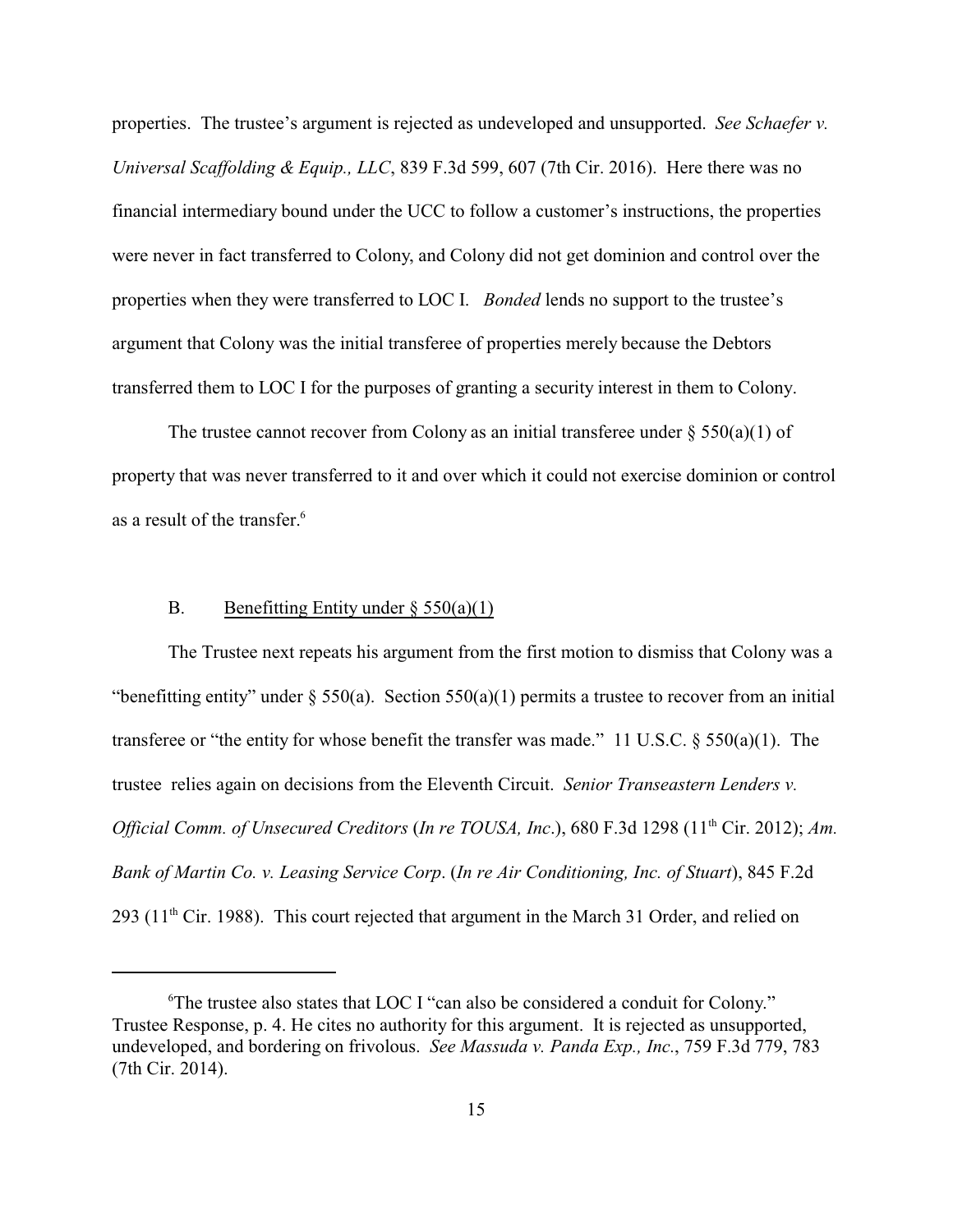Seventh Circuit cases to conclude that a subsequent transferee like Colony cannot be the entity for whose benefit the initial transfer was made. March 31 Order, pp. 6-7 (citing *Bonded Fin. Serv., Inc. v. European Am. Bank*, 838 F.2d 890, 895 (7<sup>th</sup> Cir. 1988) and *Bodenstein v. Univ. of Northern Iowa* (*In re Peregrine Fin. Group, Inc*.), 589 B.R. 360, 380-81 (Bankr. N.D. Ill. 2018)).

The trustee now relies on *Boyer* to attempt to bolster his argument that Colony should be treated as a "benefitting entity" under §550(a)(1). He contends that *Boyer* was decided 21 years after *Bonded* and did not require "rigid adherence to the labels the parties give to a transaction" but instead looked at "the economic substance of the transaction." Trustee's Response at p. 5. This is not persuasive. As noted above, the *Boyer* court did not directly address the term "initial transferee." It concluded that the shareholders in that case could not rely on a defense available only to immediate and mediate transferees under § 550(b), so it did not matter whether they were characterized as initial transferees or as immediate or mediate transferees. The shareholders were liable either way. The court never addressed the concept of "an entity for whose benefit a transfer was made" at all because the shareholders were the direct recipients of cash. The case provides no support for the trustee's argument, which is really that *Boyer* somehow nullified the holding of *Bonded* and that the court should not carefully analyze whether a defendant is an initial transferee, a person for whose benefit a transfer was made, or a subsequent transferee under §550(a). The *Bonded* court held that the structure of § 550(a) dictates that a subsequent transferee cannot be an entity for whose benefit the initial transfer was made. 838 F.2d at 895. The court explained that Congress separated initial transferees and those who benefitted from a transfer - who are treated the same way and deprived of an important defense - from immediate and mediate transferees. "The implication is that the "entity for whose benefit" is different from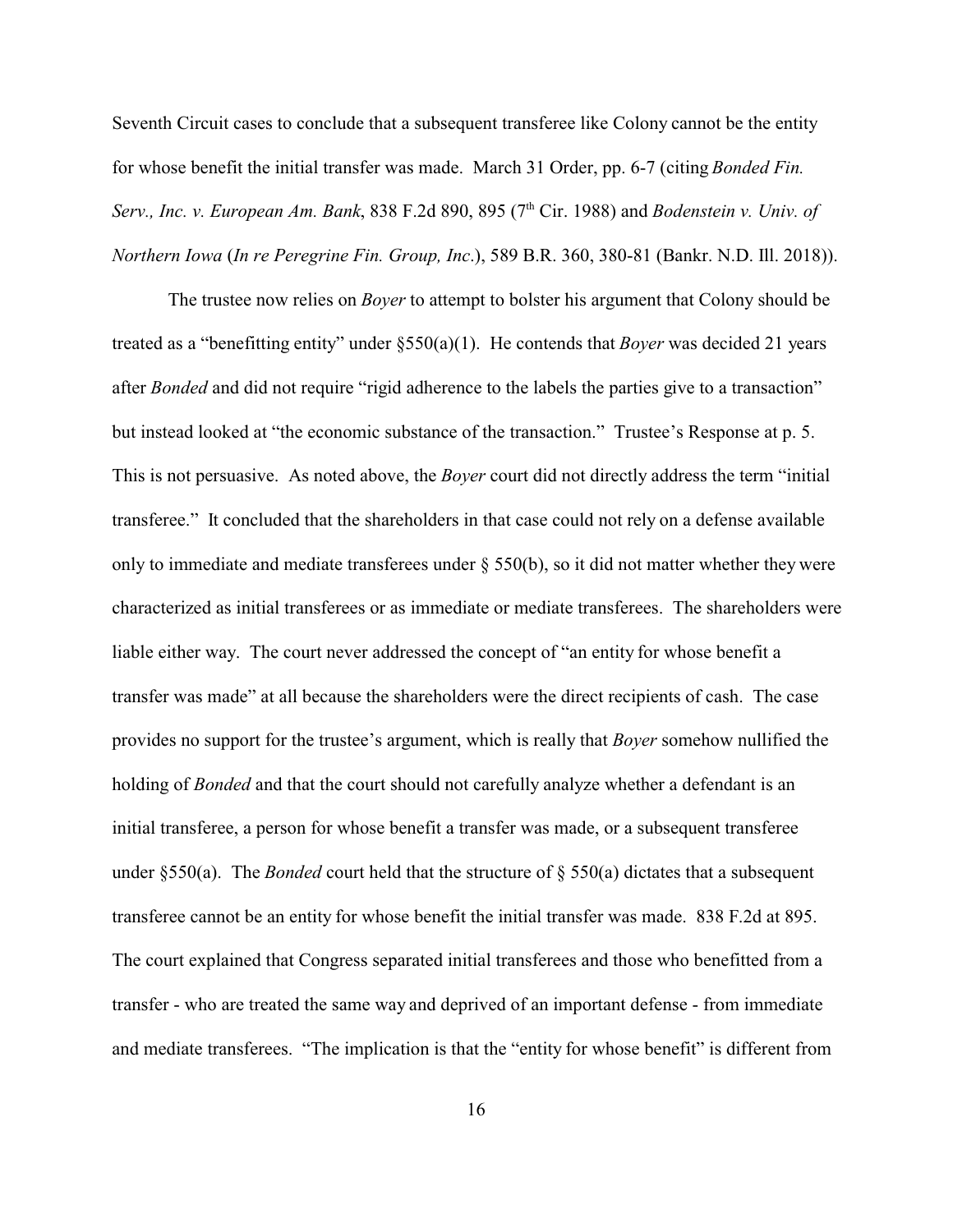a transferee, 'immediate' or otherwise." *Id*. The court then described the categories of "transferee" and "entity for whose benefit such transfer was made" as "mutually exclusive." *Id.* at 896. The trustee seeks to eliminate these distinctions and have the court conclude that Colony was both an initial transferee of the "equity" in the properties as well as a subsequent transferee of liens from LOC I. Nothing in *Boyer* supports the trustee's attempt to blur the lines between the categories in § 550(a). And, as explained above, the "collapsing" of transactions in *Boyer* has no relevance in this case in any event.

The trustee also argues that Colony is an entity for whose benefit the transfer was made because it "benefitted" from the transfer. He argues that Colony "required" that properties be transferred to LOC I before it would advance funds on them so none of the Debtors' other alleged creditors could benefit from the equity in the properties. He cites no authority for concluding that an entity that was granted a lien after property was transferred from a debtor to another party should also be considered an entity for whose benefit the transfer of the property was made. As discussed in the March 31 Order, LOC I had to hold title to properties before it could convey a security interest in them to Colony. This does not make the transfers of title from the Debtors to LOC I "for the benefit" of Colony for purposes of  $\S$  550(a)(1). The *Bonded* court explained that a transferee should be treated as a "benefitting entity" if it received essentially what the initial transferee got. This is what justifies treating the benefitting entity "the same way as the initial recipients are treated" - meaning they cannot assert the "value in good faith" defense available to immediate and mediate transferees. *Bonded*, 838 F.2d at 896.<sup>7</sup> For example, a guarantor is

<sup>&</sup>lt;sup>7</sup>The consequence of treating Colony as a "benefitting entity" under § 550(a)(1) is that it could not assert the "value in good faith" defense available under  $\S$  550(b)(1) only to subsequent transferees (mediate and immediate transferees)*,* not to initial transferees or benefitting entities.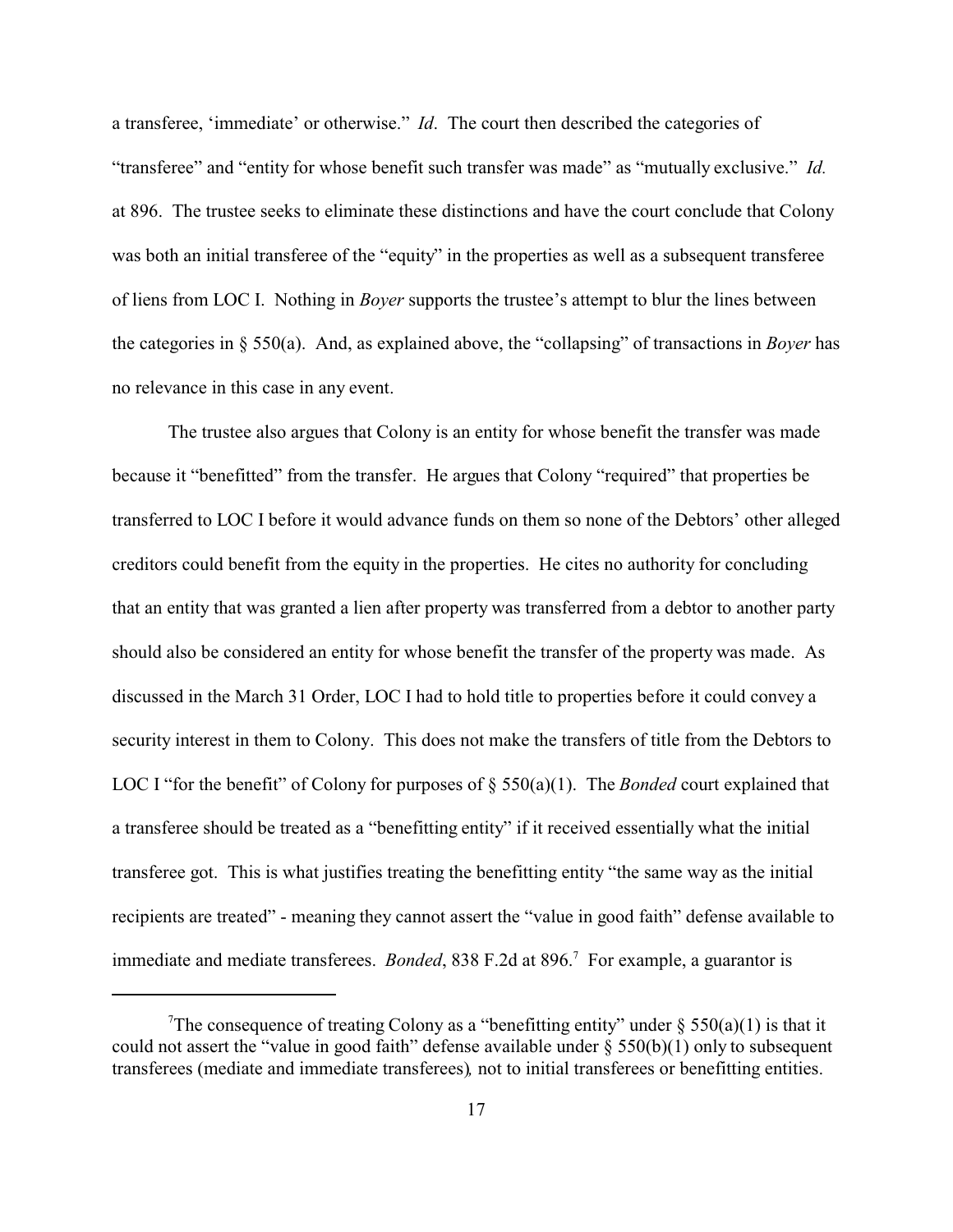treated as an entity for whose benefit the transfer was made because it received a direct benefit a dollar-for-dollar reduction in its liability - from payoff of the debt but it did not receive the money. *Id*. at 895. Here, Colony received nothing from the transfer of properties from the Debtors to LOC I, whether it "required" the transfers as a condition to lending to LOC I or not. Colony did not acquire the right to control the property, nor did its liabilities decrease (like a guarantor's) as a result of the transfer of title from the Debtors to LOC I. Thus, unlike a guarantor who receives a direct benefit from a transfer that pays the debt guaranteed, Colony received no direct benefit from the transfers of title from the Debtors to LOC I that warrants treating Colony as a benefitting entity under  $\S$  550(a)(1) who cannot assert the "value and good faith" defense provided in § 550(b).

Colony is not an entity for whose benefit the transfers of title to the properties from the Debtors to LOC I were made for purposes of  $\S$  550(a)(1).

#### C. Subsequent Transferee

The trustee argues in the alternative that if Colony is not an initial transferee or a "benefitting entity" under  $\S 550(a)(1)$ , then Colony is a subsequent transferee under  $\S 550(a)(2)$ . He fails to explain, however, how Colony could possibly be a "subsequent transferee" of title to (and therefore the equity in) the properties. The trustee made this argument even more briefly in his response to the first motion to dismiss and it was rejected because the trustee had not alleged any basis for liability under  $\S 550(a)(2)$ . March 31 Order, p. 7. He still has not. He cites to two paragraphs (¶¶ 115, 143) in the SAC that are identical to paragraphs in the amended complaint and add nothing to his original argument. Title to the properties was *never* transferred to Colony.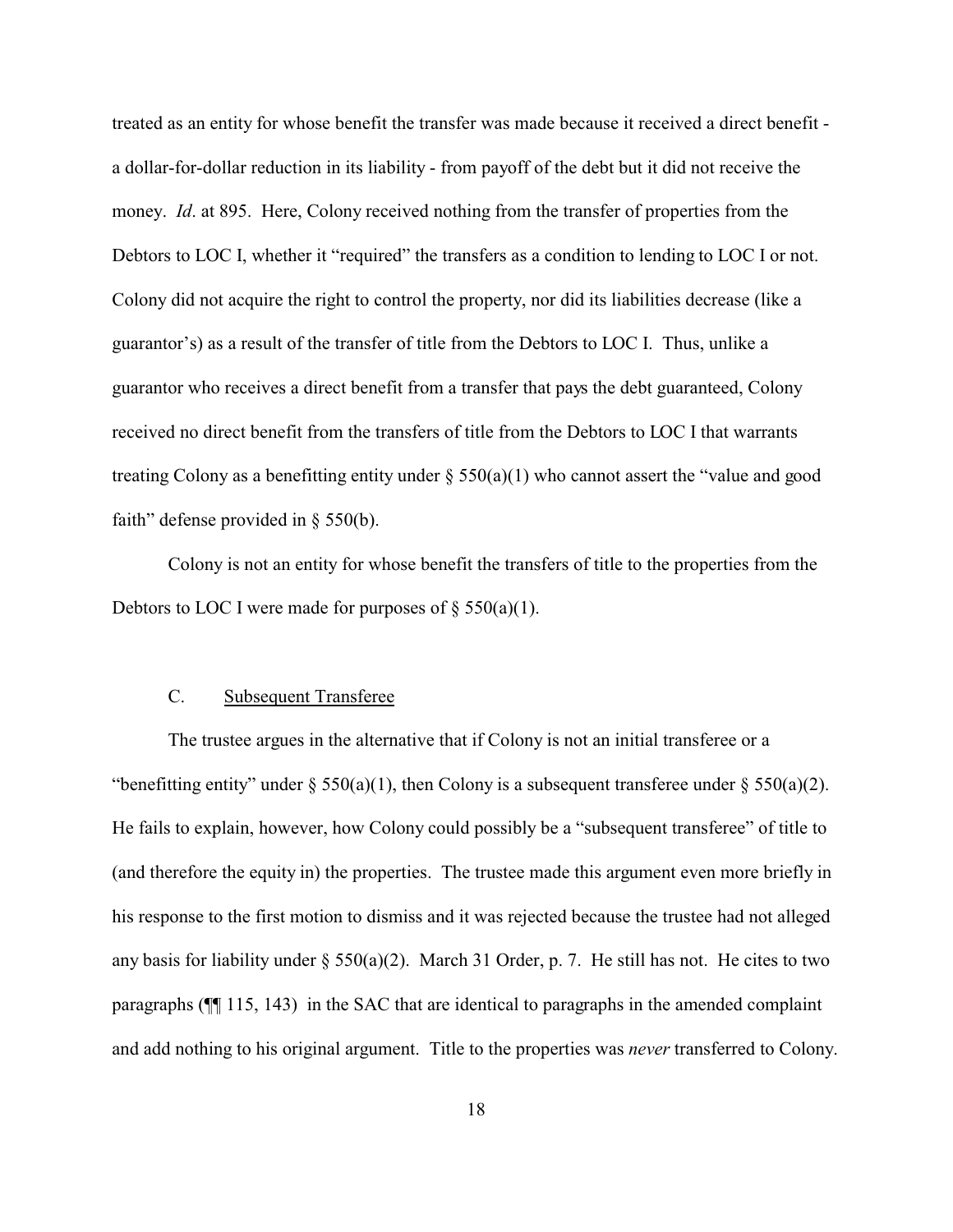Under the trustee's own allegations, title remained with LOC I, and the properties were sold by LOC I to a third party purchaser. SAC  $\P$  144 - 145. The trustee has not alleged any other basis for recovering the transfers from Colony as a subsequent transferee under  $\S 550(a)(2)$ . The court rejects the trustee's unsupported argument that Colony must be considered at least a subsequent transferee of the equity in the properties one way or the other when he has not articulated any basis in the SAC or his response brief that supports this conclusion. *See. e.g., Rajala v. Spencer* Fane LLP (In re Generation Resources Holding Co.), 964 F.3d 958, 967 (10<sup>th</sup> Cir. 2020) (granting defendants' motion to dismiss because the defendants could not be subsequent transferees when they never received the contract rights transferred; receiving proceeds of those rights did not make them subsequent transferees under § 550); *Lassman v. Santosuosso, Cameron & Mittleman LLP (In re Ruthaford)*, No. 11-ap-1340, 2015 WL 1510566, at \*12 (Bankr. D. Mass. Mar. 30, 2015) ("Section 550(a) does not extend the right of recovery to the proceeds of the property transferred.")

It is unclear whether the trustee is now suggesting in his response for the first time that he seeks to avoid the transfers of liens from LOC I to Colony. If so, he has failed to allege any facts that support such a claim. A plaintiff seeking to avoid a fraudulent transfer based on constructive fraud under must plead: (1) a transfer of the debtor's property or interest; (2) made within two years before the date the bankruptcy petition was filed; (3) for which the debtor received less than a reasonably equivalent value in return; and (4) that the debtor (a) was insolvent on the date of the transfer or became insolvent as a result, (b) engaged in business or a transaction as a result of which the debtor's remaining capital was unreasonably small, or (c) intended to incur, or should have known he would incur, debts he would be unable to pay. *KHI Liquidation Trust v.*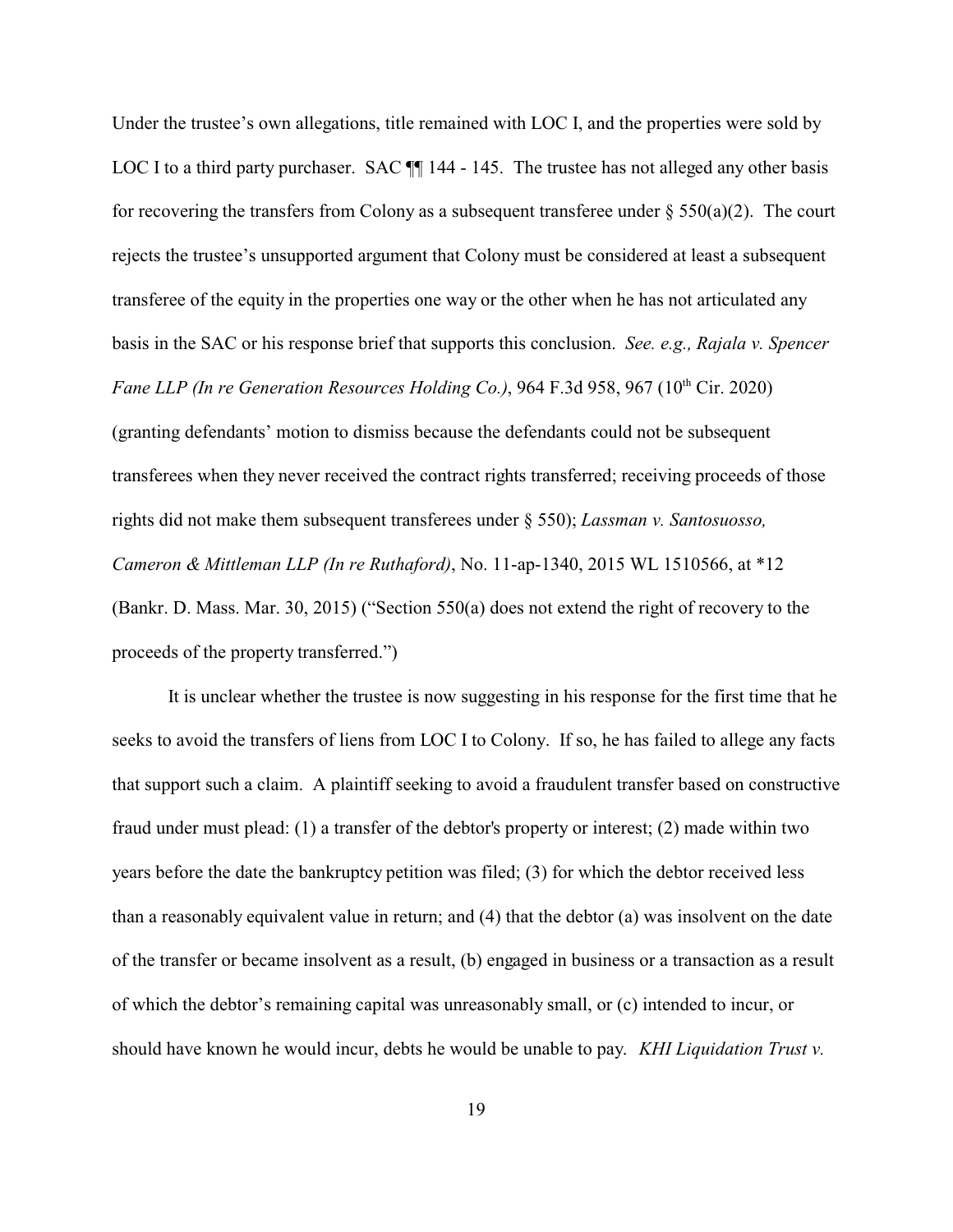*C. Goshy Enterprises, Inc. (In re Kimball Hill, Inc.)*, No. 10-ap-998, 2012 WL 5880657, at \*5 (Bankr. N.D. Ill. Nov. 19, 2012); *Cox v. Grube (In re Grube)*, No. 09-ap-8111, 2012 WL 3263905, at \*4 (Bankr. C.D. Ill. Aug. 9, 2012); *Martino v. Edison Worldwide Capital (In re Randy),* 189 B.R. 425, 440 (Bankr. N.D. Ill. 1995). "Threadbare recitals of elements of a cause of action, supported by mere conclusory statements, do not suffice." *E.E.O.C. v. Concentra Health Servs.*, 496 F.3d 773, 776 (7<sup>th</sup> Cir. 2007). Plaintiffs must provide "specific facts to ground those legal claims . . . ." *Brooks v. Ross*, 578 F.3d 574, 581 (7<sup>th</sup> Cir. 2009).

The trustee never states in the SAC that he seeks to avoid the transfer of the liens as fraudulent. His prayers for relief in Counts 1 and 2 seek recovery of approximately \$12 million what he claims was the "equity" in the properties at the time of the transfers from the Debtors to LOC I, not the value of the liens granted to Colony. And he fails to allege any facts that would support a claim to avoid the transfer of the liens to Colony based on actual or constructive fraud. As noted in the March 31 Order, p. 8, note 3, it appears that he cannot allege in compliance with Rule 11 that Colony did not give reasonably equivalent value for the liens when it gave funds on a dollar-for-dollar basis for the liens it received. This is "value" as a matter of law for the liens. 11 U.S.C. § 548(d)(2)(A). The trustee has failed to allege a claim to avoid the liens transferred by LOC I to Colony.

The only transfers of interests in the properties to Colony were liens, which the trustee has not attempted to avoid for the reasons noted. His claims in Counts 1 and 2 to recover from Colony the value of the properties transferred from the Debtors to LOC I must therefore be dismissed.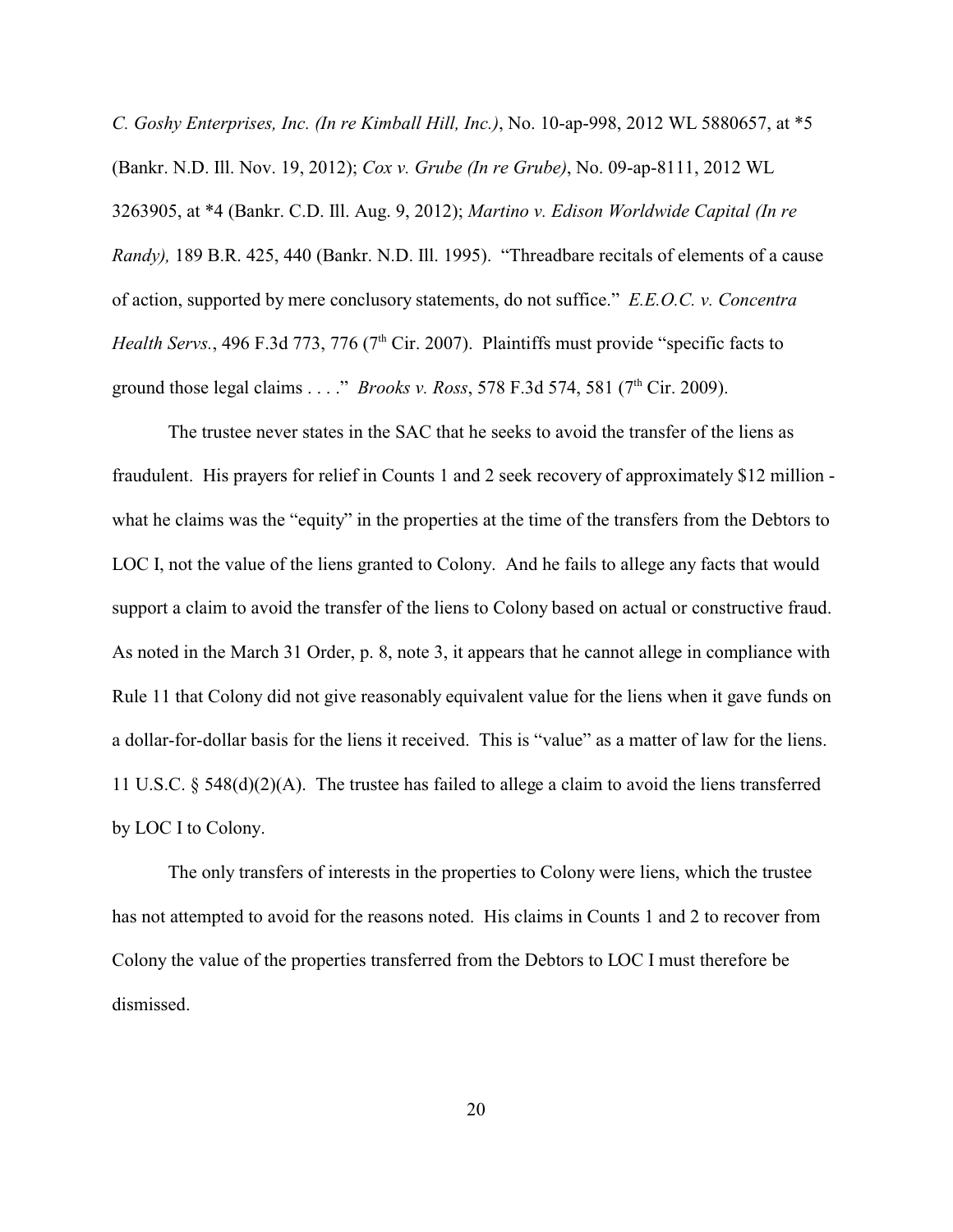The defendants have not disputed that LOC I was the initial transferee of the transferred properties for purposes of  $\S 550(a)(1)$  so the trustee's claims in Counts 1 and 2 against LOC I will not be dismissed on this basis.

#### III. Actual Fraud Claim - Failure to State Claim with Particularity

The defendants also seek to dismiss Count 2 on the basis that the trustee failed to state a claim for actual fraud with the particularity required by Rule 9(b). As with Count 1, the trustee brings this claim against two defendants: LOC I and Colony. The defendants argue that even if the trustee stated a plausible basis for actual fraud regarding Mack's alleged scheme to defraud American Residential, he has failed to connect any such scheme to the transfers in this case from the Debtors to LOC I. The trustee's new allegations in the SAC, however, are enough to get him over the Rule 9(b) hurdle for this claim.

#### A. Standards for Actual Fraud Claim

To prevail on a fraudulent transfer claim based on actual fraud, a partymust prove that an interest of the debtor in property was transferred by the debtor with actual intent to hinder, delay, or defraud a creditor. 11 U.S.C. § 548(a)(1)(A); *Geltzer v. Barish (In re Starr)*, 502 B.R. 760, 766 (Bankr. S.D.N.Y. 2013); *Brandt v. KLC Financial, Inc. (In re Equipment Acquisition* Resources, Inc.), 481 B.R. 422, 427 (Bankr. N.D. Ill. 2012).<sup>8</sup> To plead the claim with the particularity required by Rule 9(b) of the Federal Rules of Civil Procedure, a party must

<sup>8</sup>The elements of an actual fraud claim under the Illinois Uniform Fraudulent Transfer Act are the same as those under § 548(a)(1)(A). 740 ILCS 160/5; *Equipment Acquisition Resources*, 481 B.R. at 427, n.2.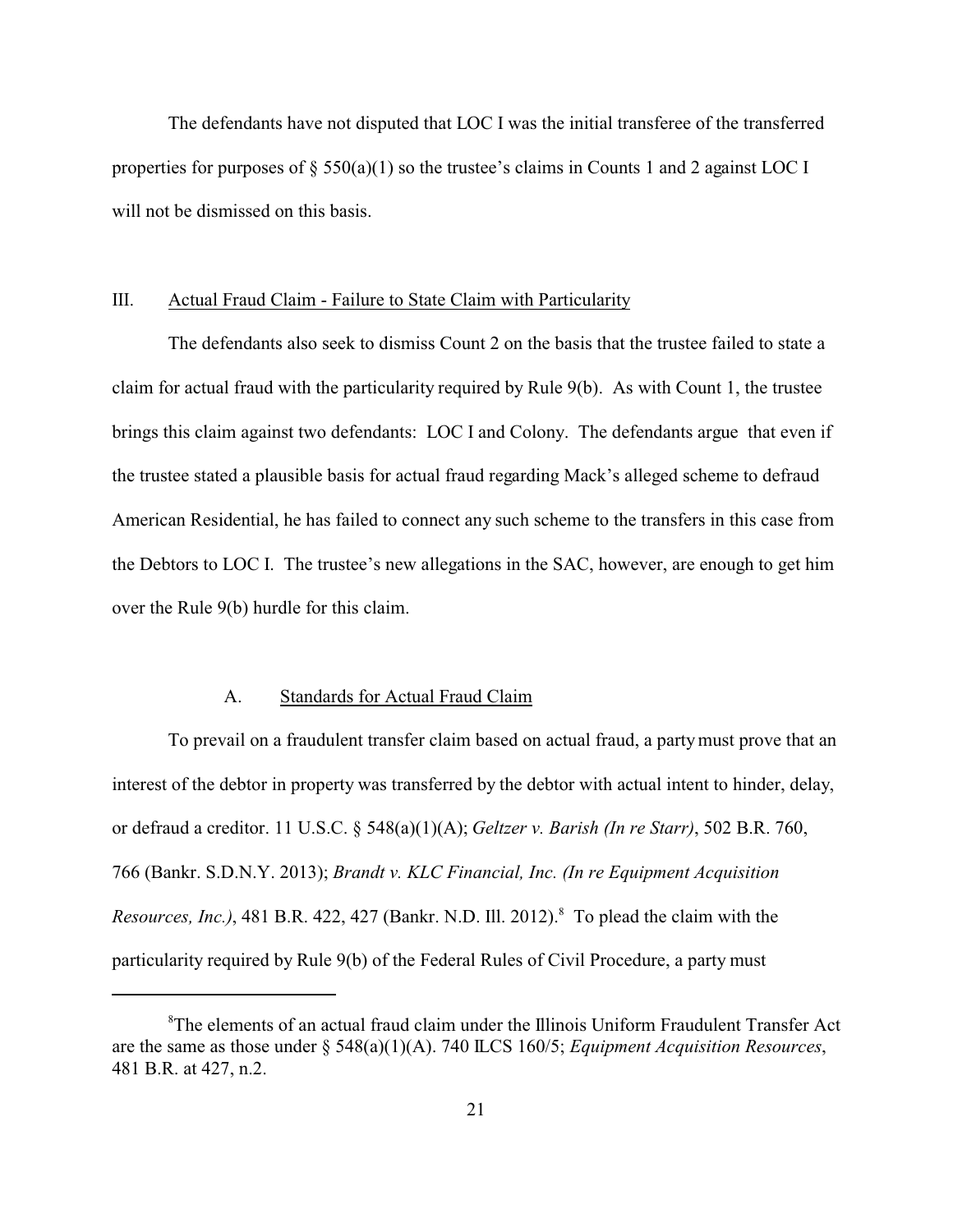specifically identify the transfers, including the property conveyed, the date of the transfers, and any consideration paid for the transfer, and plead facts that show actual intent to defraud. *Starr*, 502 B.R. at 769; 11 U.S.C.  $\S$  548(a)(1)(A). The plaintiff must plead the requisite intent with respect to each transfer and must connect the allegations against the defendants to the scheme to defraud creditors. *Equipment Acquisition Resources*, 481 B.R. at 431-32.

Actual intent to defraud can be proved by circumstantial evidence, often referred to as badges of fraud. *See, e.g., Equipment Acquisition Resources*, 481 B.R. at 430-31. As explained in *Frierdich v Mottaz*, "[d]irect proof of actual intent to defraud is not required—indeed, it would be hard to come by—and a trustee can prove actual intent by circumstantial evidence." 294 F.3d 864, 869-70 ( $7<sup>th</sup>$  Cir. 2002). These "badges" include: whether the debtor retained possession or control of the property after the transfer, whether the transferee shared a familial or other close relationship with the debtor, whether the debtor received consideration for the transfer, whether the transfer was disclosed or concealed, whether the debtor made the transfer before or after being threatened with suit by creditors, whether the transfer involved substantially all of the debtor's assets, whether the debtor absconded, and whether the debtor was or became solvent at the time of the transfer. *Id*. A single badge of fraud is insufficient to establish intent but the presence of several may create a presumption that the debtor acted with the requisite intent to defraud. *Id*.

#### B. Factual Connection Between Scheme Alleged and Transfers

In the March 31 Order, the court concluded that the trustee failed to allege any factual link between Mack's alleged scheme to defraud American Residential, a creditor of Mack, and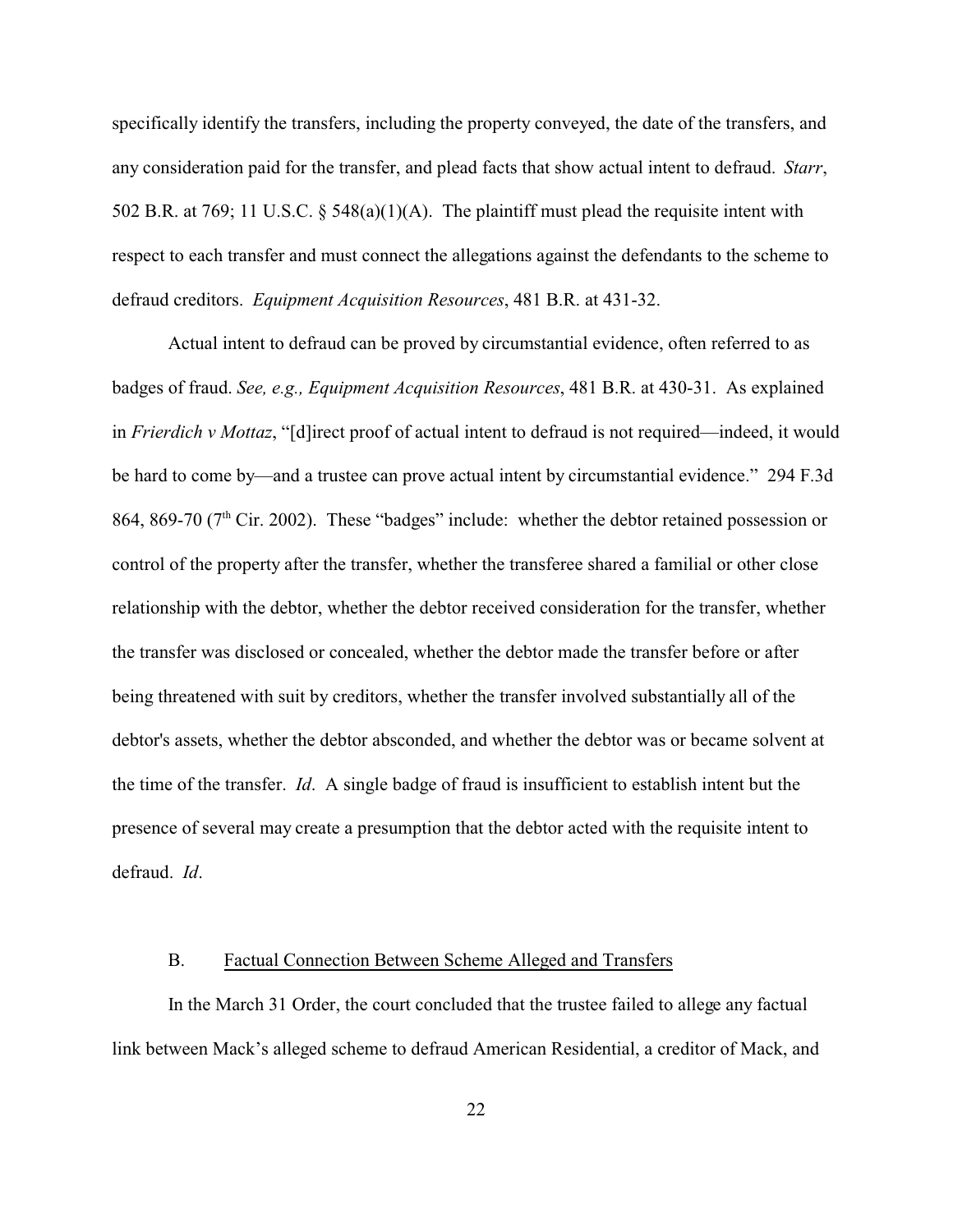the transfers by the Debtors to LOC I that he seeks to avoid in this case. There were no allegations that any assets had been transferred from Mack to the Debtors or that any of the properties transferred were purchased with funds received from Mack. Nothing connected the alleged fraud against a creditor of Mack to the transfers the trustee sought to avoid here.

The SAC contains at least some allegations that Mack transferred assets to the Debtors, though not the properties that were later transferred to LOC I. SAC ¶¶ 55, 57. The trustee alleges that Mack transferred a number of specific properties to the Debtors. SAC ¶¶ 155 - 157. He does not dispute the defendants' assertion that none of those properties was then transferred to LOC I. He contends nevertheless that the transfers from Mack to the Debtors creates a factual connection between the overall scheme of the McClellands to deplete Mack's assets to the transfers to LOC I he seeks to avoid. He essentially argues that the McClellands were moving as many assets as possible as far away from Mack as they could and the transfers he seeks to avoid in this case were part of that effort. The factual link he alleges is not compelling but it is enough to survive a motion to dismiss.

The defendants also contend that there are not enough details alleged to state an actual fraud claim with particularity in any event. They argue that the trustee has not sufficiently alleged "badges" of fraud that provide circumstantial evidence of intent to defraud. The court disagrees. The trustee has alleged that the transfers were to an entity owned (indirectly) by an insider (LOC I was owned by LOC III, which was owned by James K. McClelland). SAC  $\P$  53, 99. He also alleges the transfers were for less than "reasonably equivalent value" because the value received by the Debtors was the payoff of existing mortgage liens but the properties were worth approximately 30% more than the liens on them. While many of the trustee's allegations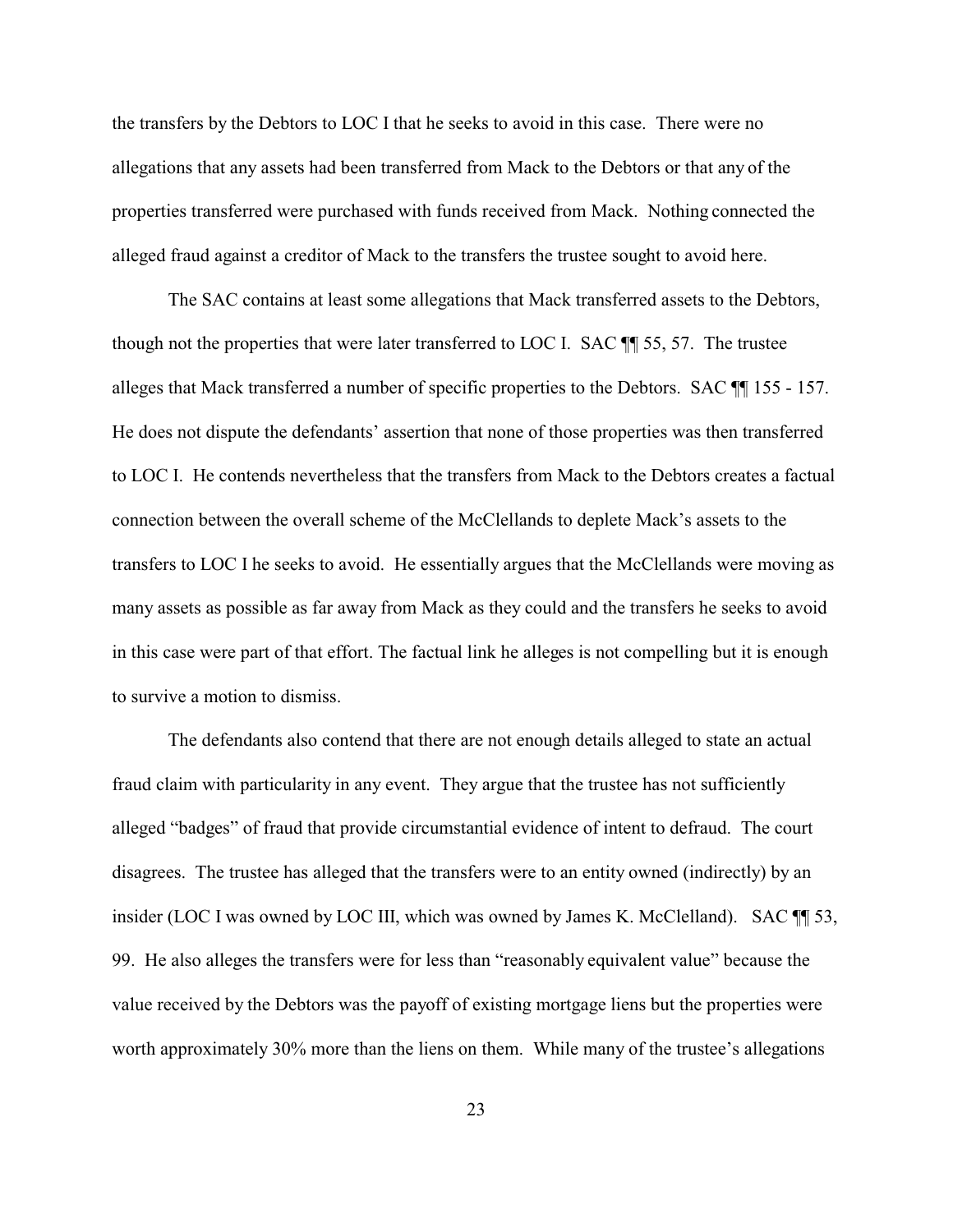and arguments in support of his actual fraud claim are not persuasive and are not sufficient to allege actual fraud with particularity, in the context of the overall scheme to defraud alleged against the McClellands, he has alleged just enough to state a claim for actual fraud with particularity.

The defendants next contend that the trustee has failed to identify a creditor of the Debtors on whose behalf he could sue under  $\S$  544(b), which allows him to take advantage of the longer 4-year limitations period that applies to fraudulent transfer claims under Illinois law. The defendants are correct that the trustee has failed to identify any direct creditor of the debtors who could serve as a "predicate creditor" for the trustee's claims under  $\S$  544(b). The court concluded in the March 31 Order that American Residential could not serve as the predicate creditor when the trustee failed to allege that any of Mack's assets had been transferred to the Debtors. The trustee has now alleged that Mack transferred some assets to the Debtors, though not the properties that were then transferred to LOC I. The trustee has also identified other creditors that he argues could serve as the "predicate creditor" but they, too, were direct creditors only of Mack, not the Debtors. SAC  $\P$  153. The parties have not briefed the question of whether a creditor of Mack who might have a claim for fraudulent transfer against the Debtors based on Mack's transfer of some assets to the Debtors could serve as the predicate creditor for the trustee's attempt to avoid the transfers of properties that were not transferred from Mack to the Debtors. The court therefore will not dismiss the claim for failure to identify a viable predicate creditor but preserves this issue as one to be decided in the future.

The defendants then argue that even if the trustee has identified plausible predicate creditors, he has not alleged that the Debtors were specifically trying to defraud those creditors.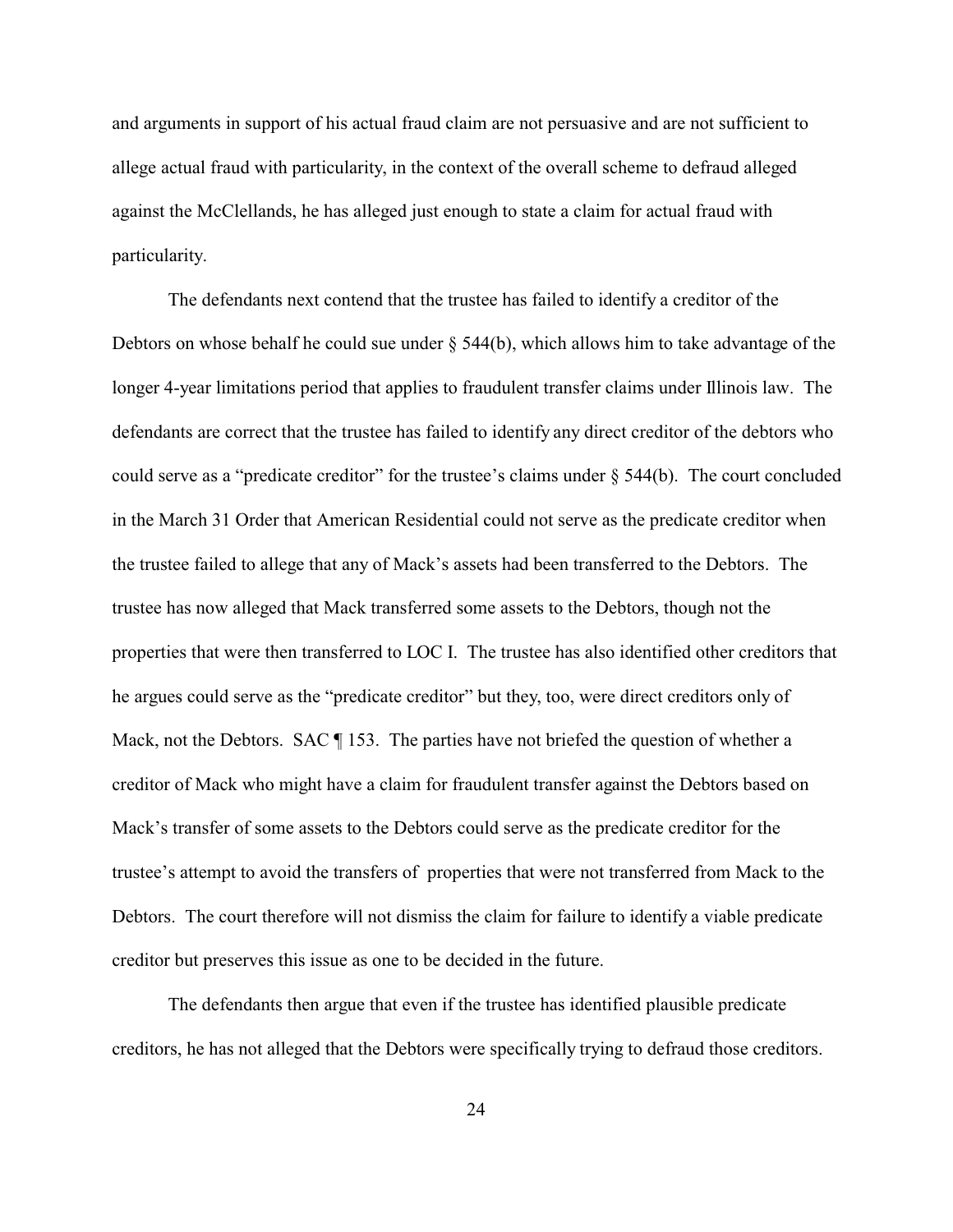The defendants cite no authority for this argument. The trustee need not allege that the fraudulent scheme was aimed specifically at a particular creditor under  $\S$  548. Under  $\S$  $548(a)(1)(A)$ , the "intent 'to hinder, delay, or defraud' creditors need not target any particular entity or individual as long as the intent is generally directed toward present or future creditors of the debtor." *Weisfelner v. Blavatnik* (*In re Lyondell Chemical Co.)*, 567 B.R. 55, 117 (Bankr. S.D.N.Y. 2017); *Christian Bros. H.S. Endowment v. Bayou No Leverage Fund LLC (In re Bayou Group, LLC)*, 439 B.R. 284, 304 (S.D.N.Y. 2010) (both cases citing 5 Collier on Bankruptcy  $\P$ 548.04 [1]). "Put another way, the debtor must have had an intent to interfere with creditors' normal collection processes or with other affiliated creditor rights for personal or malign ends." *Lyondell Chemical* , 567 B.R. at 117. *See also Barber v. Prod. Credit Services of West Central Ill. (In re KZK Livestock, Inc.)*, 221 B.R. 471, 481 (Bankr. C..D. Ill. 1998) (under § 548(A)(1), the intent to defraud may be directed toward existing or future creditors.) The defendants have cited no authority for their argument at all and so no authority holding that the analysis is different under § 544(b). Their argument is rejected.

The claim against LOC I in Count 2 based on actual fraud will not be dismissed for failure to state a claim.

#### IV. Count 3 - Piercing the Corporate Veil

The defendants argue that Count 3 should be dismissed because the trustee fails to allege facts that would justify piercing two corporate veils - of LOC I and CAF - to collect from Colony any judgment obtained against LOC I under Counts 1 and 2. The trustee has added allegations to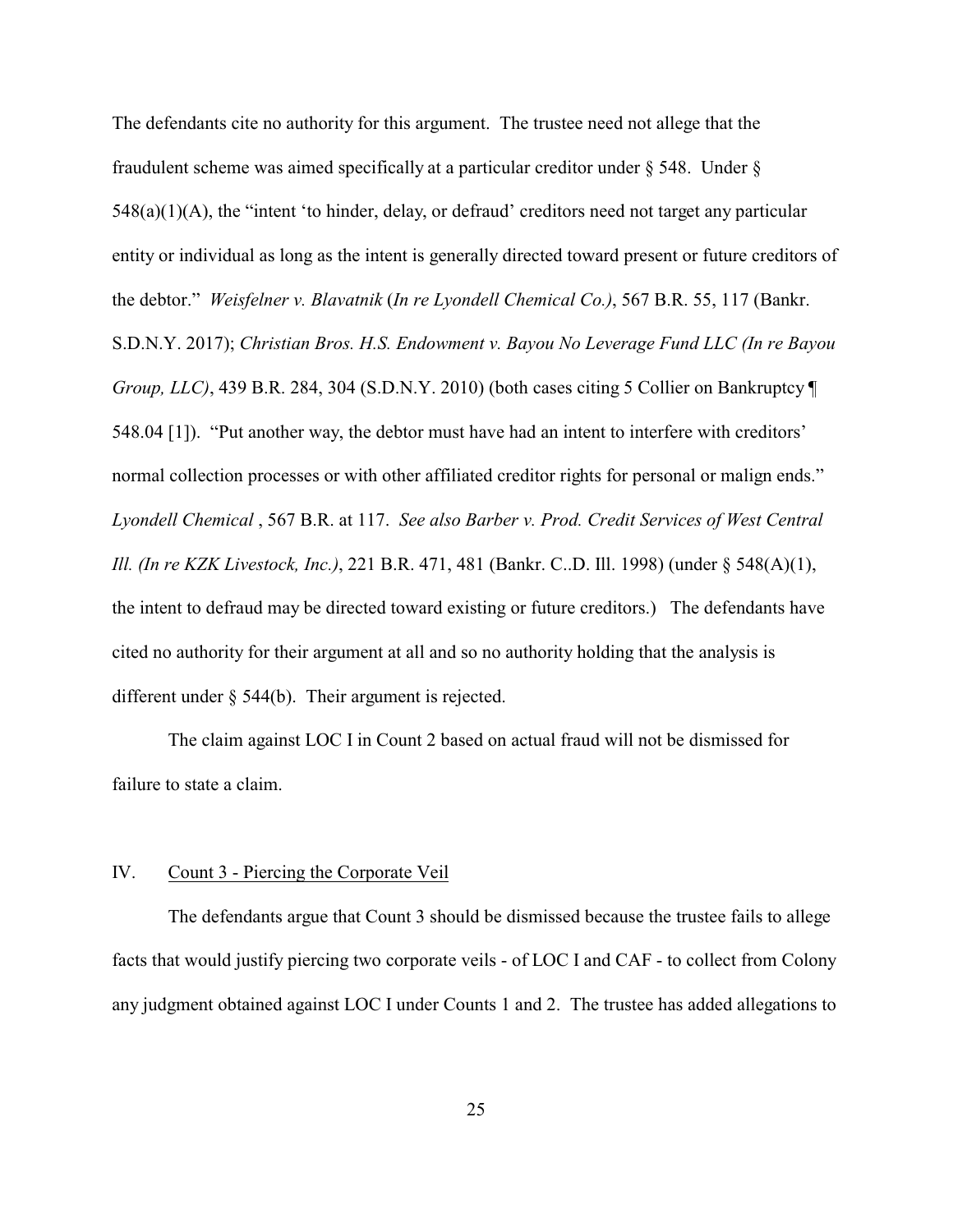the SAC but they are not enough to allege a basis for piercing the corporate veils of LOC I and  $CAF.<sup>9</sup>$ 

The law of the state of incorporation applies to attempts to pierce a corporation's veil. *Gierum v. Glick (In re Glick)*, 568 B.R. 634, 660 (Bankr. N.D. Ill. 2017). The defendants are Delaware limited liability companies. The parties agree that Delaware law applies to this issue.

"Under Delaware law, courts 'will disregard the corporate form only in the exceptional case.'" *Eagle Air Transport, Inc. v. National Aerotech Aviation Delaware, Inc.*, 75 F. Supp. 3d 883, 896 (N.D. Ill. 2014) (St. Eve., J) (quoting *Winner Acceptance Corp. v. Return on Capital Corp.*, Civil No. 3088, 2008 WL 5352063, at \*5 (Del. Ch. Dec. 23, 2008) (unpublished)). To state a veil-piercing claim, the plaintiff must plead facts supporting an inference that the corporation, through its alter-ego, is a sham entity and exists for *no purpose other than to defraud* investors and creditors. *Id.* (citing *Crosse v. BCBSD, Inc.*, 836 A.2d 492, 496 (Del. 2003)); *Wallace ex rel. Cencom Cable Income Partners II, Inc., L.P. v. Wood*, 752 A.2d 1175, 1184 (Del. Ch.1999) ("the corporation must be a sham and exist for no other purpose than as a vehicle for fraud.")

The particularity requirement of Rule 9(b) applies to veil piercing allegations that are based on fraud. *Eagle Air*, 75 F.Supp.3d at 896, n. 8 (N.D. Ill. 2014) (plaintiffs must plead an element of fraud to pierce the corporate veil under Delaware law). Even if there were no fraud element in Delaware's veil piercing law, "courts within this district have applied Rule 9(b)'s

<sup>&</sup>lt;sup>9</sup>Piercing the corporate veil is an equitable remedy, not a free-standing cause of action. *In re Gulf States Long Term Acute Care of Covington, LLC*, 487 B.R. 713, 722 (Bankr. E.D.La. 2013) (gathering cases). To pursue it, however, the party seeking to pierce the veil must allege facts that would justify granting the relief sought. *Official Comm. of Unsecured Creditors v. Bay Harbour Master Ltd. (In re BH S & B Holdings LLC)*, 420 B.R. 112, 140 (Bankr. S.D.N.Y. 2009).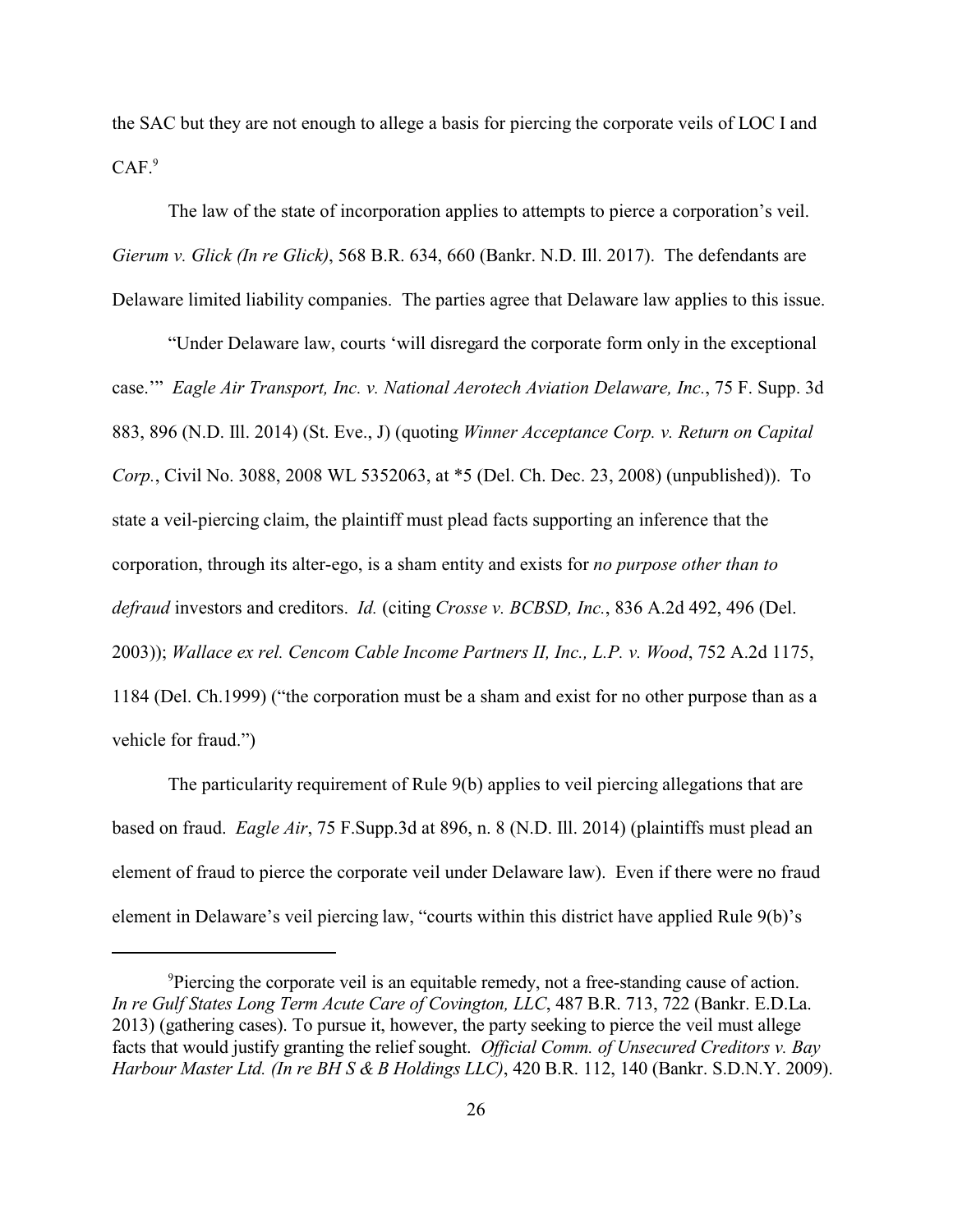particularity requirement to pleadings in which the court is asked "to pierce the corporate veil to establish liability for a claim of fraud." *Superkite PTY Limited v. Glickman*, No. 12–cv–7754, 2014 WL 1202577, at \*3 (N.D. Ill. March 21, 2014) (citing *RehabCare Group East, Inc. v. Sak Mgmt. Servs*., No. 09-cv-4523, 2010 U.S. Dist. LEXIS 85234 (N.D. Ill. Aug. 18, 2010) and *New Freedom Mortgage Corp. v. C & R Mortgage Corp.*, No. 03-cv-3027, 2004 WL 783206, at \*8 (N.D. Ill. Jan. 15, 2004)). Here, both underlying claims against LOC I in Counts 1 and 2 are for fraud. The trustee must therefore plead facts with particularity to support piercing the corporate veil.

"Courts consider the following factors: (1) whether the company was adequately capitalized for the undertaking; (2) whether the company was solvent; (3) whether corporate formalities were observed; (4) whether the controlling shareholder siphoned company funds; or (5) whether, in general, the company simply functioned as a facade for the controlling shareholder." *Eagle Air*, 75 F. Supp. 3d at 896. Delaware courts also require an element of fraud to pierce the corporate veil. *Eagle Air*, 75 F. Supp. 3d at 896*; Mason v. Network of Wilmington, Inc.*, 2005 WL 1653954, at \*3 (Del. Ch. 2005); *Wallace*, 752 A.2d at 1184.

"A parent corporation is not liable for the acts of its subsidiary merely because it owns (and votes) a majority of the subsidiary's stock or shares common shareholders, directors or officers with the subsidiary. Nor will conclusory allegations that the parent's management exclusively dominated and controlled the subsidiary's management suffice to state a claim for veil-piercing." *Wenske v. Blue Bell Creameries, Inc.*, C.A. No. 17-0699, 2018 WL 5994971, at \*6 (Del. Ch. Nov. 13, 2018). In *Wenske*, the court dismissed a complaint as falling "short of the factual predicate required to justify piercing the veil" with allegations that (1) the parent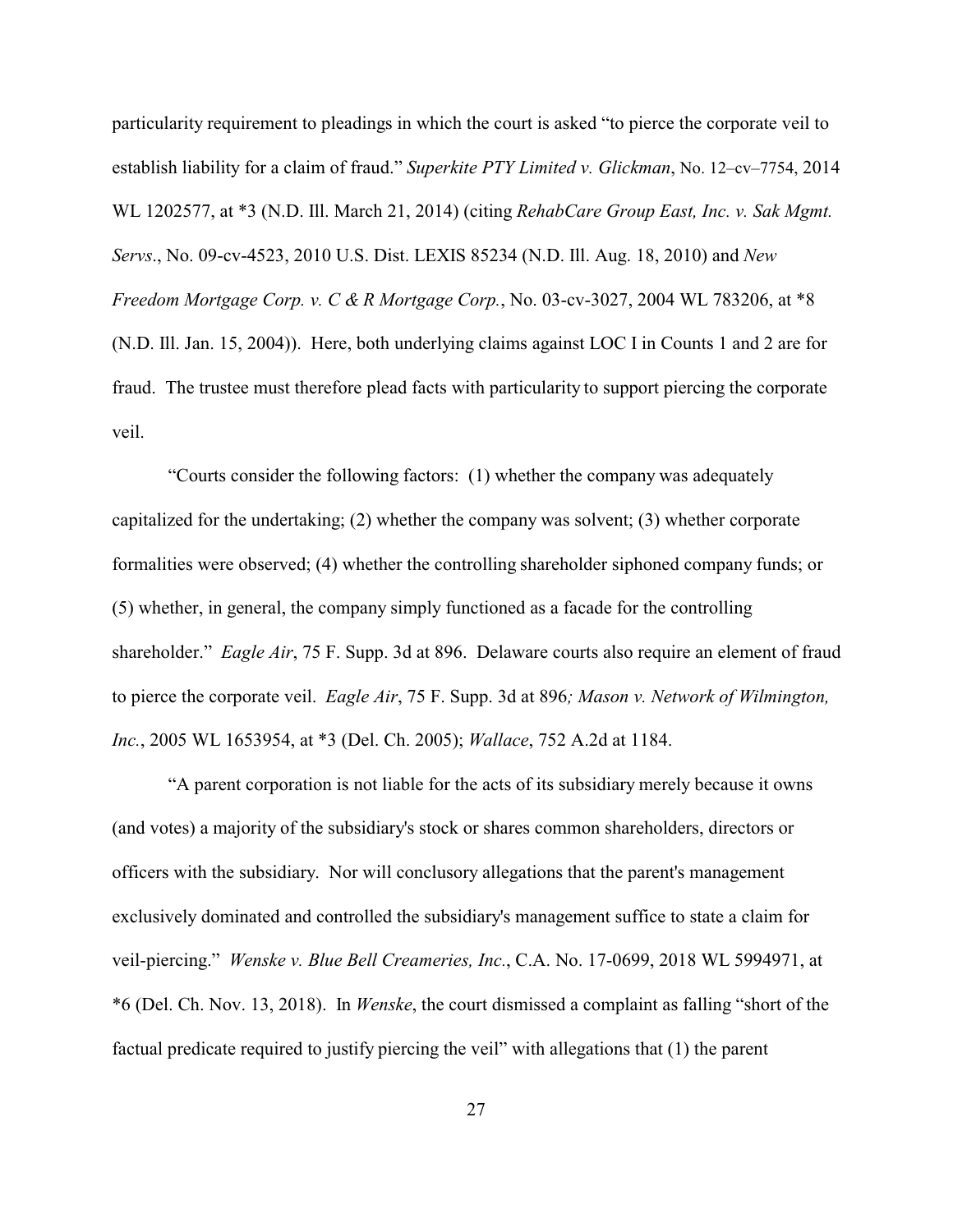company was 100% owner of the subsidiary and, in that capacity, appointed all of the subsidiary's directors; (2) the parent and subsidiary have overlapping officers and directors; and (3) the parent manages the subsidiary. Merely sharing corporate officers is not sufficient. *Swiss Reinsurance America Corp. v. Access General Agency, Inc.*, 571 F. Supp. 2d 882, 885 (N.D. Ill. 2008). Insolvency alone is also insufficient. As the *Mason* court noted, if mere insolvency were sufficient to pierce the corporate veil, "the limited liability characteristic of the corporate form would be meaningless." 2005 WL 1653954, at \*3.

The trustee contends that Delaware law does not require proof of actual fraud to pierce the corporate veil; it merely requires "an overall element of injustice or unfairness," citing NetJets Aviation, Inc. V. LHC Communications LLC, 537 F.3d 168, 176 (2<sup>nd</sup> Cir. 2008). He suggests that he need merely plead some sort of inequity to pierce the corporate veil and that selling collateral for less than he alleges was its "market" value is enough to meet this lesser standard. This is not correct.

Various courts have enunciated the test for piercing under Delaware law in different ways. Many, including those cited above, state that the entity must be designed and/or used to defraud investors and creditors. The trustee is correct, however, that other courts have held that circumstances other than actual fraud can also justify piercing. The *NetJets* court held that while the plaintiff need not prove actual fraud, there must be a "mingling of the operations" of the entities and its owner plus "an overall element of injustice or unfairness." The *NetJets* court cited *Harco Nat'l Ins. Co v. Green Farms,* No. Civ. 1131, 1989 WL 110537 (Del Ch. Apr. 18, 1989) for this proposition. The *Harco* court explained that the corporate veil may be pierced for grounds other than fraud. It stated: "In *Pauley*, the Supreme Court of Delaware stated that the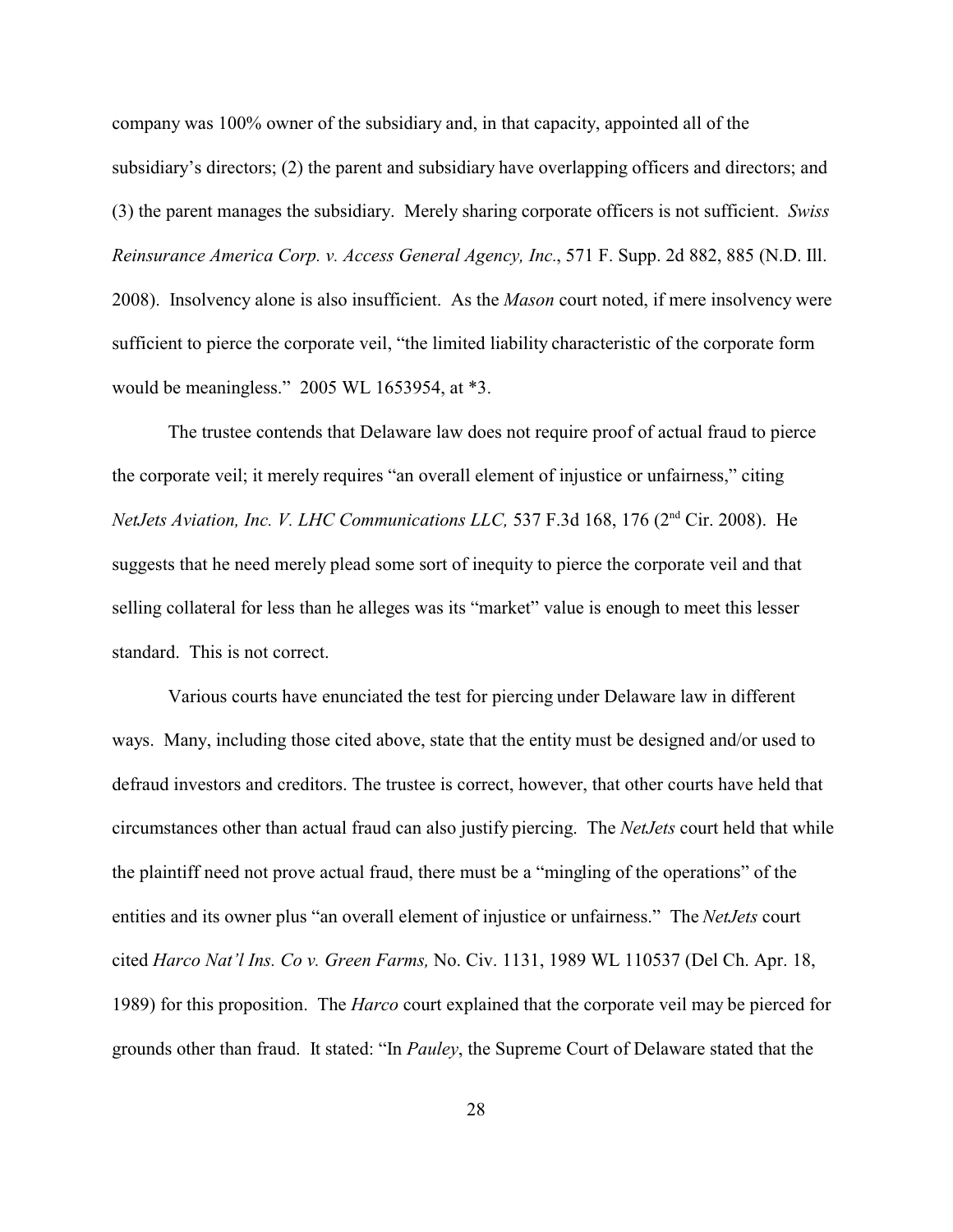corporate veil may be pierced 'in the interest of justice, when such matters as fraud, contravention of law or contract, public wrong, or where equitable considerations among members of the corporation require it, are involved.' *Pauley,* Del. Supr., 239 A.2d at 633." *Id*. at 1038. The trustee must therefore allege fraud or other "injustice" that meets this standard. In *Pauley Petroleum Inc. v. Continental Oil Co.*, 239 A.2d 629, 633 (Del. 1968), the court determined that the separate existence of a wholly owned subsidiary created to fulfill a mineral exploration contract served a "most legitimate business purpose" and with "no showing whatsoever . . . of fraud or other elements which would authorize the disregard of the separate corporate entities . . .," the corporate veil would not be pierced.Here, the trustee has not pleaded specific facts to show that there was no legitimate business purpose to the existence of either CAF or LOC I or any other circumstance, such as contravention of law or contract, public wrong, or violation of rights of others members of the LLC, that would justify piercing the corporate veil under any standard applied by Delaware courts.

The March 31 Order included a detailed analysis of why the trustee's conclusory allegations in the amended complaint were not sufficient to state a basis for piercing the corporate veil under Delaware law. That analysis applies to all the trustee's arguments that he previously made in response to the first motion to dismiss. As explained in the March 31 Order, the amended complaint did not allege any facts about CAF other than it was created to hold the membership interests of LOC I and was owned and controlled by Colony. This was not enough under Delaware law. It also alleged generally that LOC I had no independent existence and was controlled by Colony through CAF. Again, not enough under Delaware law. There were no allegations about undercapitalization or corporate formalities. Most importantly, there were no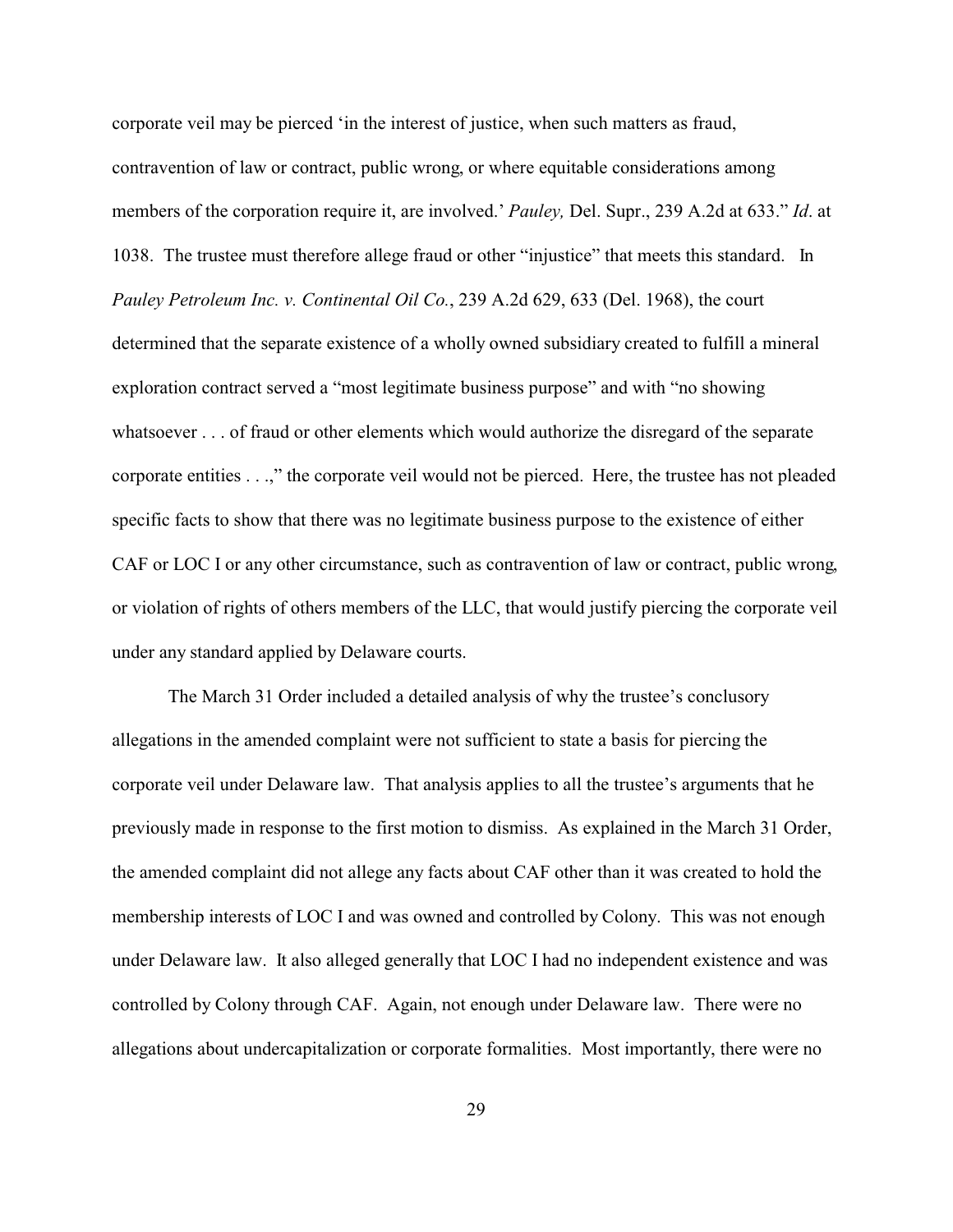facts to support the crucial element - that LOC I and CAF were shams used solely to commit fraud or the type of injustice that would justify piercing the corporate veil.

In the SAC, the trustee alleged some new facts but they are not sufficient to support the remedy of piercing the corporate veil. The trustee now alleges that "Colony structured these transactions [so that] no one else . . . could seize the assets . . . ." SAC ¶ 101. He alleged no specific facts to support the conclusion that the transactions were structured to accomplish a fraudulent or unjust purpose, or that it was in any way unusual. As explained in the March 31 Order, there is nothing inherently fraudulent or even suspect in creating a corporate entity like LOC I to hold properties that will serve as collateral under one loan agreement with a lender, or creating a corporate entity like CAF to liquidate properties that were collateral under the same loan agreement.

 The trustee next alleges that "Colony disregarded the existence of CAF and controlled LOC I directly." SAC  $\P$  190. This allegation tracks an element of the standard for veil piercing but the trustee alleges no facts to support it. The trustee further alleges that, on information and belief, "Colony created CAF for the purpose of holding the membership interests in LOC I after Colony acquired them" and that CAF existed for no purpose other than liquidating Colony's collateral. SAC ¶¶ 191-94. The trustee also states that despite CAF's "nominal" ownership of LOC I, CAF did not take any independent actions. "Instead, it was a mere instrumentality of Colony and acted only through its sole member, Colony." SAC ¶ 193. These may be facts but, as noted above, they are not enough under Delaware law to pierce the corporate veil.

The trustee also alleges repeatedly that the bulk sales of the properties held by LOC I prevented LOC I's other creditors, allegedly including the transferring Debtors themselves, from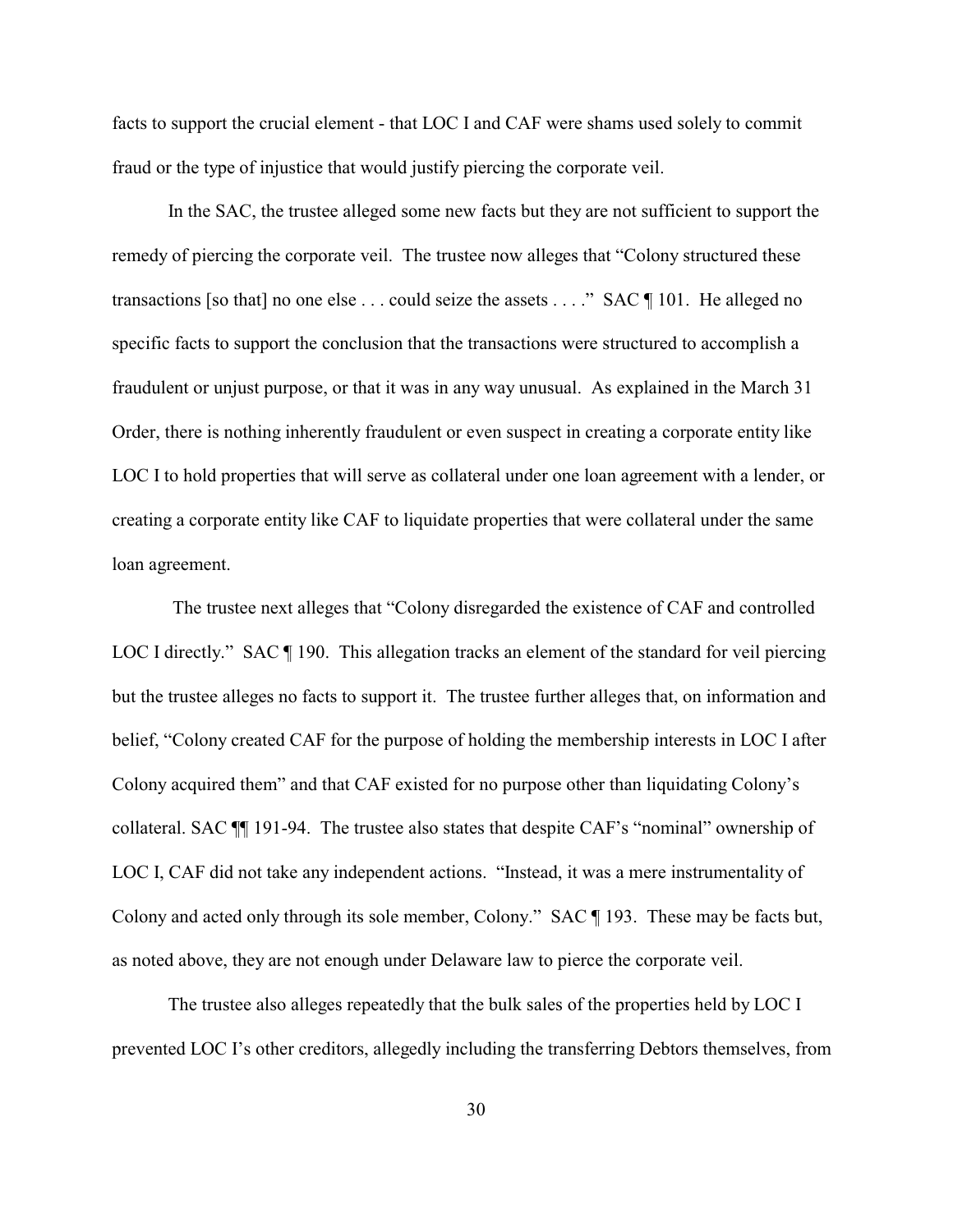recovering from the value of the properties for themselves. SAC ¶¶ 138, 139, 199, 200. The trustee also added allegations stating that, by the time Colony caused LOC I to sell the properties, Colony was aware of the McClellands' fraud from inspecting various properties. He states that "shortly" before Colony acquired the interest in LOC I, it obtained access to and began inspections of properties. Based on those inspections and other investigation, "Colony discovered that LOC I, then directed by the McClellands, had improperly requested and obtained advances [from Colony] for renovation work that was never or only partially completed, and that the McClellands had submitted false sworn contractor's statements. SAC  $\P$  149.<sup>10</sup> The trustee alleges that CAF and Colony nonetheless caused LOC I to sell the properties to "hoard" the assets for itself and it made no effort to attempt to pay other creditors of LOC I. As in the amended complaint, the trustee uses pejorative words like "hoard" and "siphon" but he alleges no facts suggesting the bulk sales did not comply with applicable non-bankruptcy law or deprived other creditors of any rights they had to the properties.

The court stated in the March 31 Order that the trustee failed to explain why CAF and LOC I were not entitled to liquidate the properties, why the bulk sales conducted did not comply with applicable law, or why Colony was not entitled to payment in full from the collateral before

 $10$ <sup>10</sup>The trustee also refers to letters attached to his response that were not the subject of any allegation in the complaint to suggest that Colony knew that the transfers from the Debtors to LOC I could potentially be subject to attack as fraudulent. The court cannot consider these letters on a motion to dismiss but they would not impact the analysis in any event. American Residential sent LOC I a letter in May 2017 stating that Mack may have conveyed some real property to one or more of the "Mack LOC" entities. It advised that American Residential deemed these properties as "potentially subject to the authority of the chapter 11 trustee." Counsel for Colony responded by saying none of the properties held by LOC I came from Mack, that the properties were subject to valid Colony mortgages that were unaffected by the Mack bankruptcy, and that it intended to exercise its rights in the properties. This correspondence adds nothing relevant to the analysis in this case.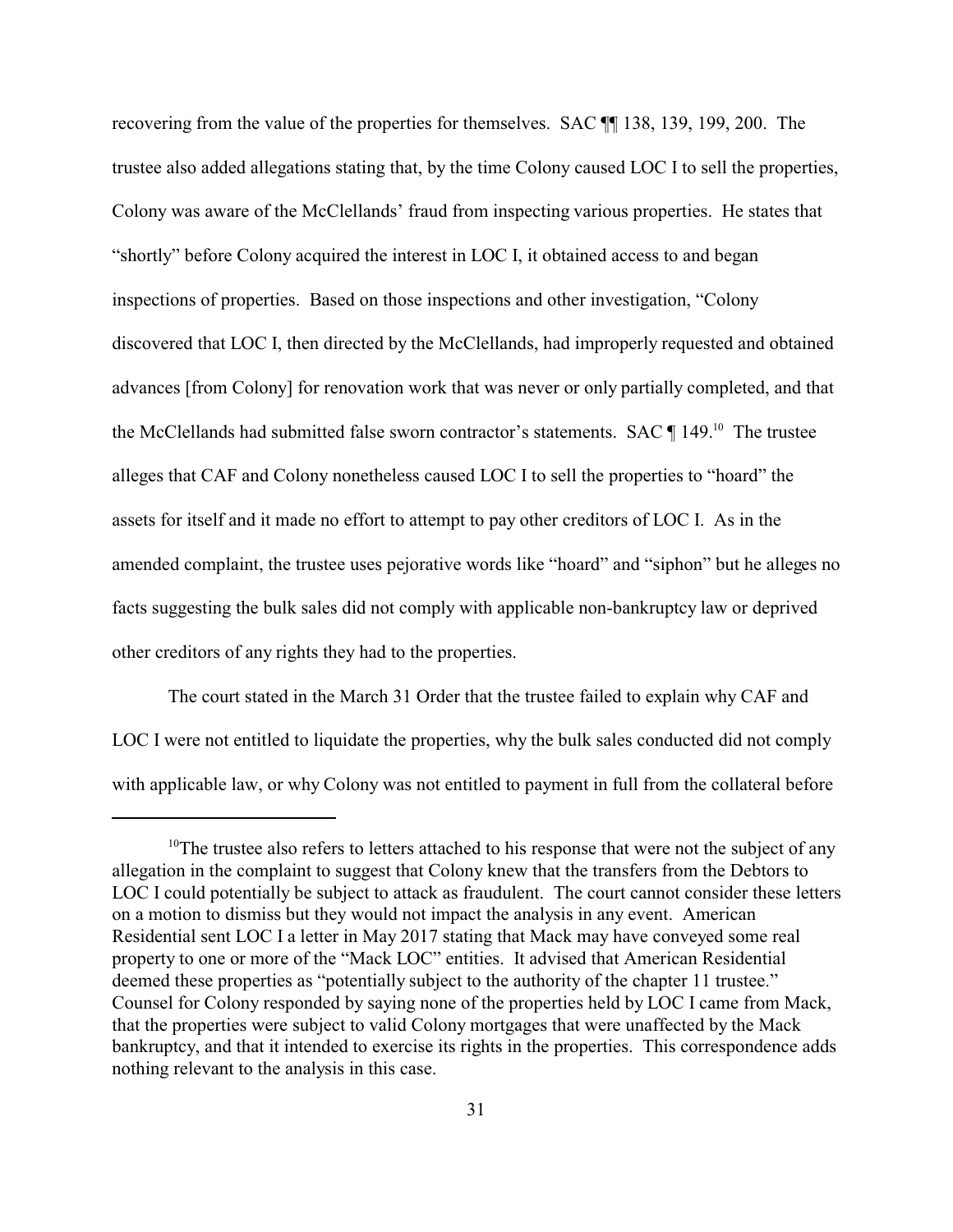any other creditor was entitled to anything. After being given leave to amend and another opportunity to provide a basis for considering the sale of collateral by a first lien holder as evidence of fraud or injustice to LOC I's other creditors, the trustee failed to do so. He has provided no basis for concluding that any other creditor's rights came ahead of Colony's rights as first lien holder.<sup>11</sup> He has also failed to identify any non-bankruptcy law that the bulk sale did not comply with. There is no factual or legal basis for concluding that the sales perpetrated a fraud or injustice on other creditors that could potentially justify piercing the corporate veil.

The trustee also added allegations that LOC I could have sold each property individually through separate market sales that would have generated much more money than the bulk sales it made to a single buyer. SAC  $\parallel$  197. He states that the properties could have sold for more than twice the amount received through the bulk sale if they were "properly" marketed individually. In fact, he alleges that such individual sales would have yielded a "surplus" on each property. These allegations, however, are not of fact. They are mere speculation by the trustee as to what an individual sale of each property might have yielded. Even if treated as factual allegations about what would have happened in the future, they are not sufficient to support the inference of fraud or similar injustice. Again, the trustee has failed to provide any legal basis for concluding that LOC I was required to sell the properties individually to potentially get more money over a longer and more complicated process. By failing to provide any legal basis for concluding otherwise, and particularly after the court discussed this issue in the March 31 Order, the trustee effectively concedes that the bulk sales were proper under applicable law. The trustee's new

 $11$ The trustee has never identified any direct creditor of LOC I. He only identifies parties who were creditors of Mack who had potential fraudulent transfer claims against the Debtors.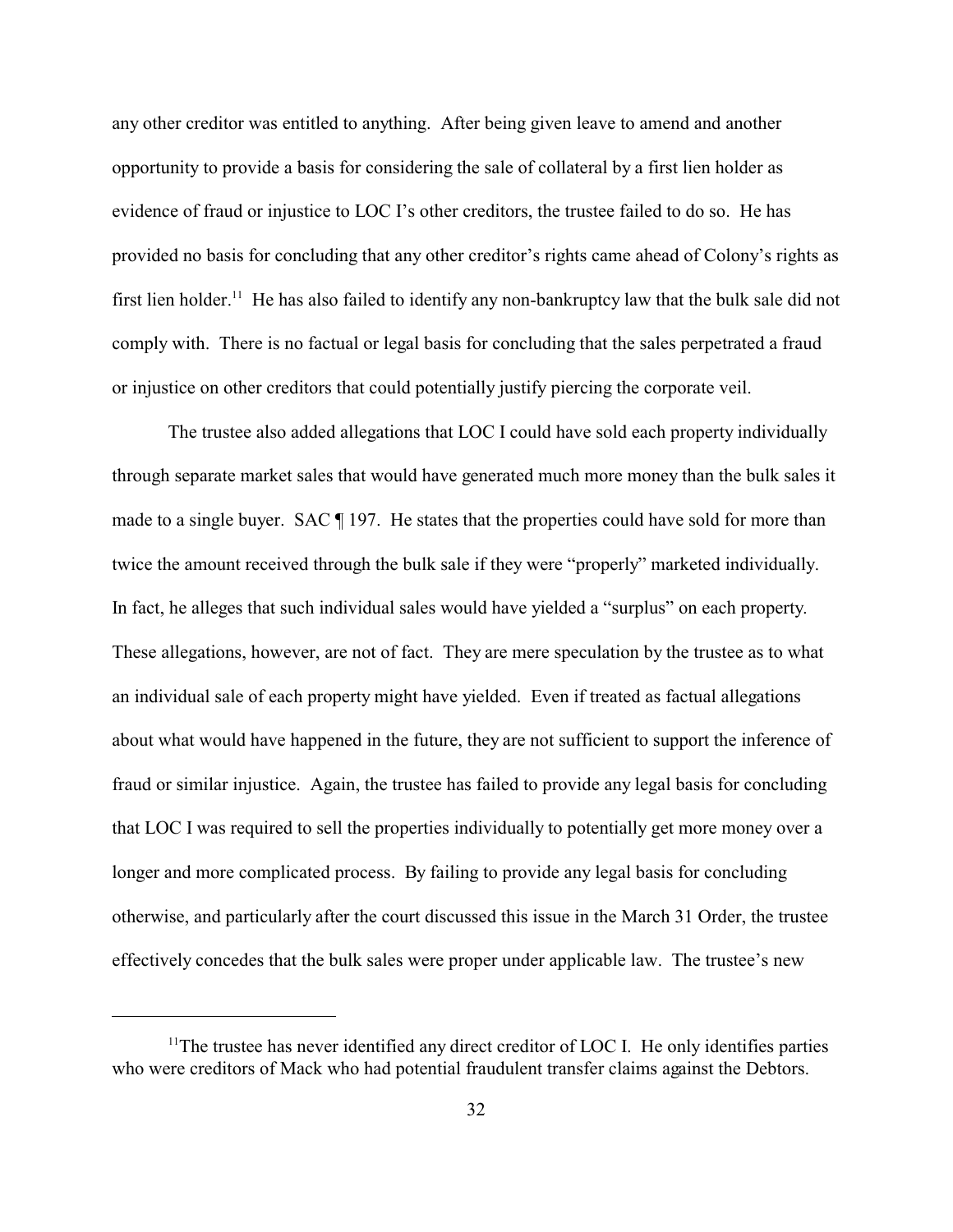allegations that LOC I and CAF failed to sell the properties in longer and more complex individual sales are not sufficient to support the conclusion that CAF or Colony operated LOC I solely to defraud LOC I's other creditors. Though he contends that Colony caused LOC I to "rush" to sales that resulted in the properties being sold for half their alleged "market" value, the principal party harmed by this supposed rush was Colony itself.<sup>12</sup> The trustee has failed to provide any legal or factual basis for concluding that the sale of the properties was not a proper exercise of a secured creditor's right to liquidate the collateral.

The trustee seeks to pierce two corporate veils because CAF caused LOC I to sell the properties in bulk sales and received less than the values that Colony had previously given the properties and than they supposedly could have gotten if they sold each of over 170 properties separately. The facts alleged are not enough to establish fraud or similar injustice that could justify piercing the veils of the two corporations. The trustee has therefore failed to allege facts that satisfy the requirements of either Rule 9(b) or Rule 8(a) for a request to pierce the corporate veil. The trustee's request to pierce the corporate veils of LOC I and CAF in Count 3 will be dismissed.

<sup>&</sup>lt;sup>12</sup>The trustee's own allegations suggest some reasons that the properties may have sold for less than the value Colony previously gave them. The trustee alleges that the McClellands defrauded Colony in various ways, including by submitting false statements to Colony to obtain funds for renovation work on LOC I's properties that was never or only partially completed and submitting false sworn contractors' statements. SAC ¶ 93, 149. They also removed building materials, supplies, fixtures and other goods and personal property from LOC I's properties. SAC ¶ 150.